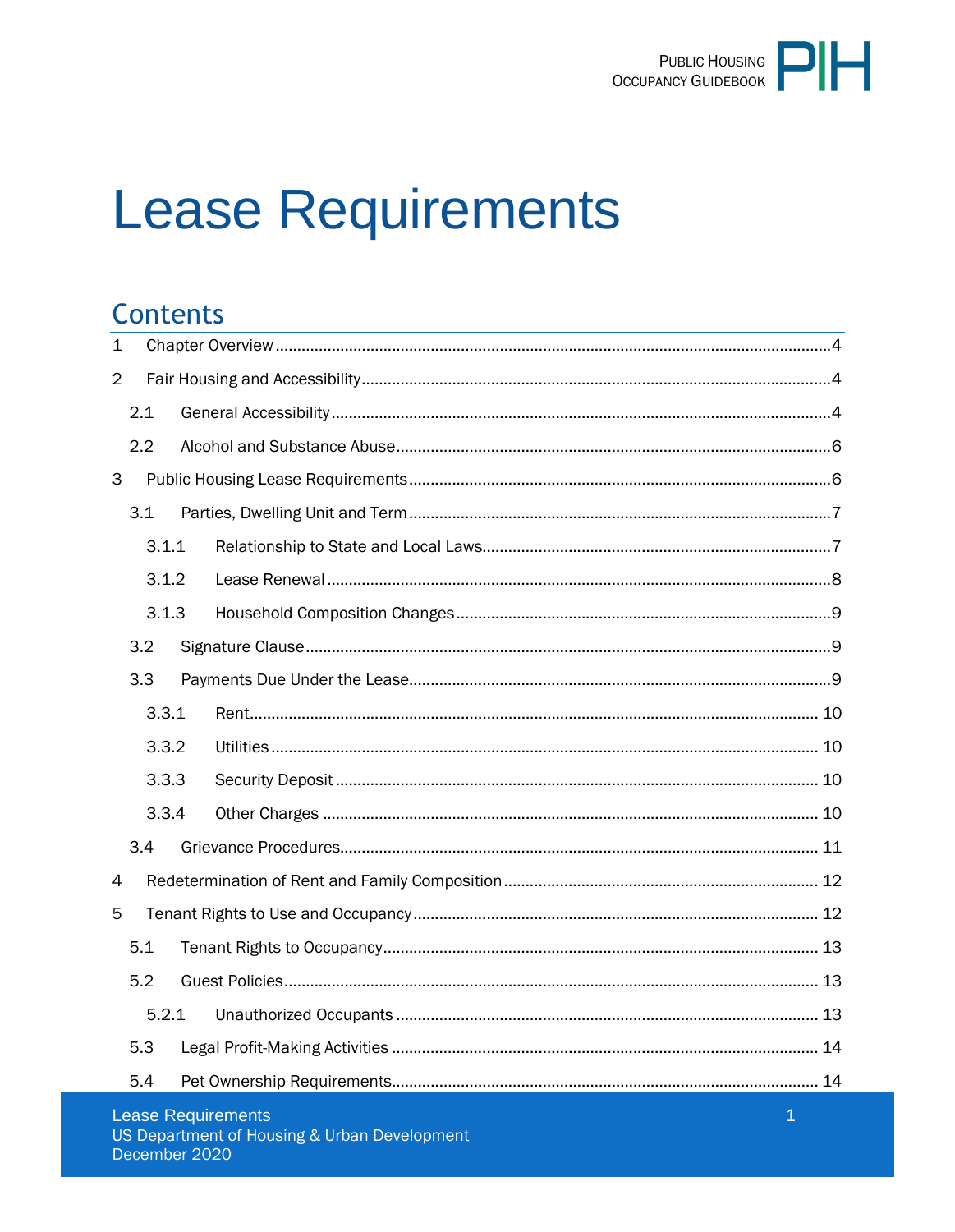# PUBLIC HOUSING

| 6    |      |  |  |  |  |  |
|------|------|--|--|--|--|--|
| 7    |      |  |  |  |  |  |
| 8    |      |  |  |  |  |  |
| 9    |      |  |  |  |  |  |
| 10   |      |  |  |  |  |  |
| 11   |      |  |  |  |  |  |
| 12   |      |  |  |  |  |  |
| 13   |      |  |  |  |  |  |
|      | 13.1 |  |  |  |  |  |
| 13.2 |      |  |  |  |  |  |
|      | 13.3 |  |  |  |  |  |
| 14   |      |  |  |  |  |  |
| 15   |      |  |  |  |  |  |
|      | 15.1 |  |  |  |  |  |
|      | 15.2 |  |  |  |  |  |
| 16   |      |  |  |  |  |  |
| 17   |      |  |  |  |  |  |
| 18   |      |  |  |  |  |  |
|      |      |  |  |  |  |  |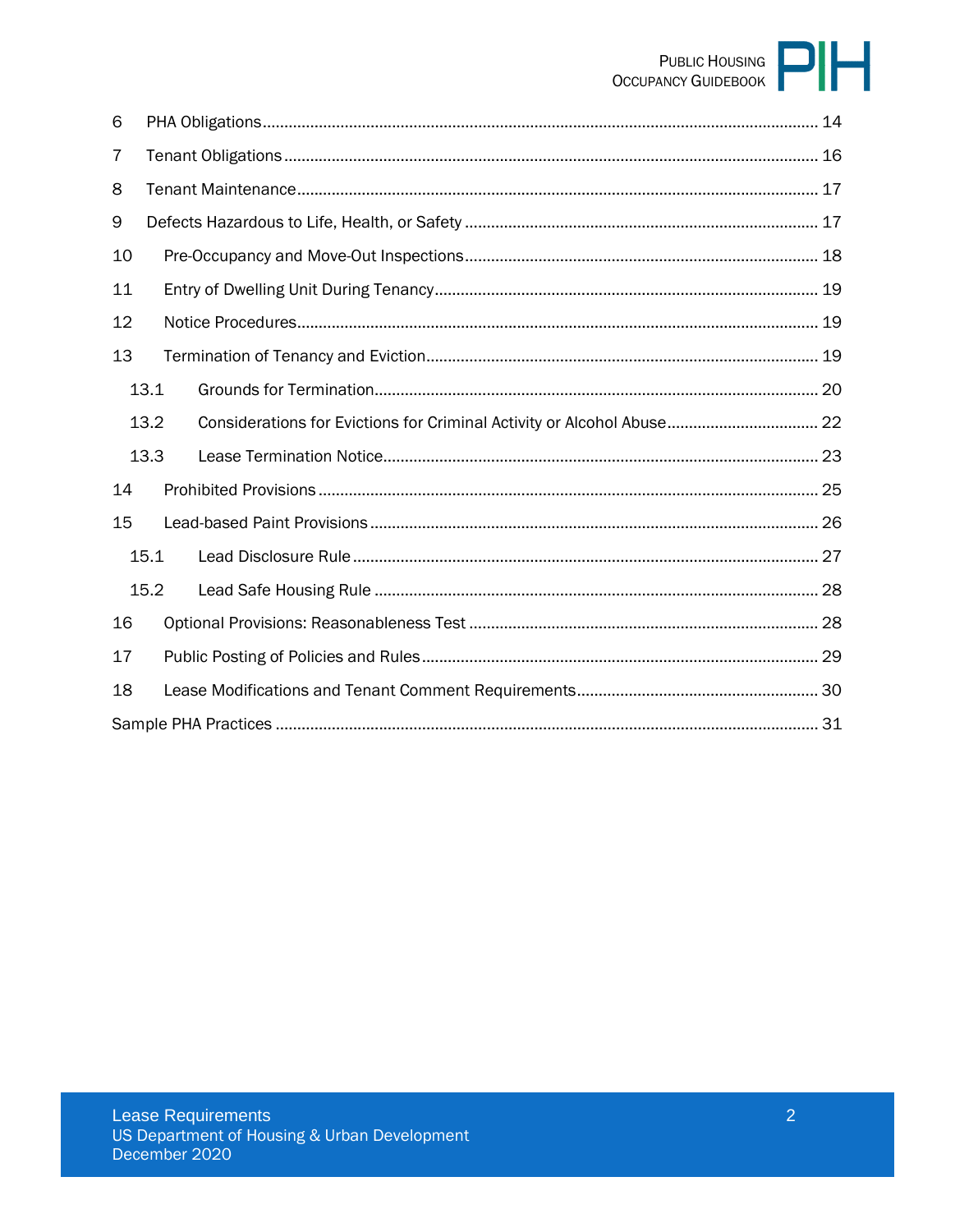

The Coronavirus Aid, Relief and Economic Security (CARES) Act (Public Law 116-136) provides the US Department of Housing and Urban Development (HUD) with broad authority to waive or establish alternative requirements for numerous statutory and regulatory requirements for the Public Housing program. Through [Public and Indian Housing \(PIH\) Notices,](https://www.hud.gov/program_offices/public_indian_housing/publications/notices) HUD established temporary waivers and alternative requirements to be used at the discretion of the PHA and which may provide for flexibilities from some of the statutory and regulatory requirements described in this document. HUD strongly encourages PHAs to utilize any and all waivers and alternative requirements as necessary to keep Public Housing programs operational to the extent practicable during the COVID-19 pandemic.

Please visit [https://www.hud.gov/coronavirus/public\\_housing\\_agencies](https://www.hud.gov/coronavirus/public_housing_agencies) for the latest COVID-19related resources, including relevant PIH Notices.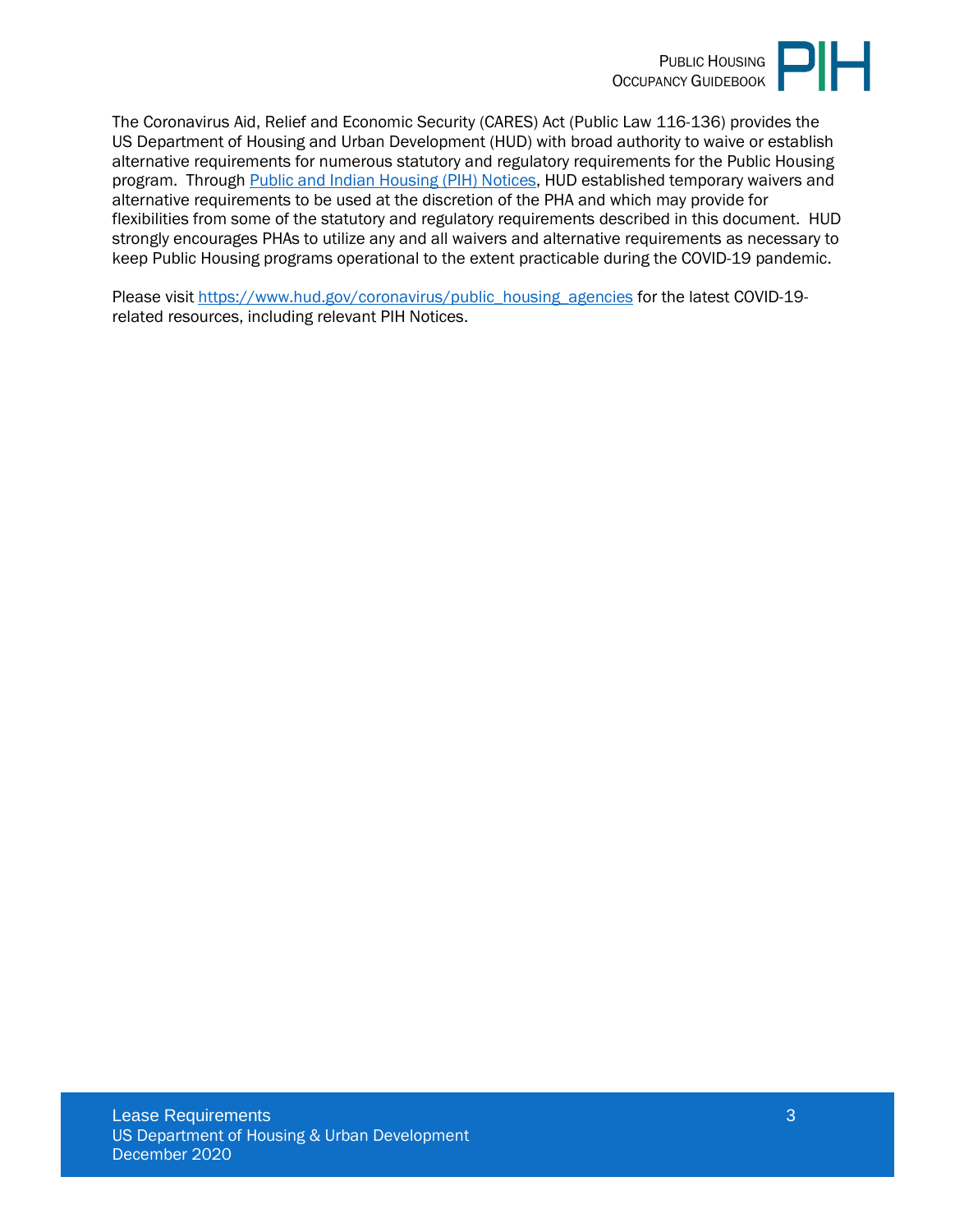

# <span id="page-3-0"></span>1 Chapter Overview

This chapter outlines the U.S. Department of Housing and Urban Development's (HUD) requirements for establishing a lease for families in the Public Housing program and provides guidance to Public Housing Authorities (PHAs) for initial and renewal terms, occupancy, and enforcement. The Public Housing lease establishes the legal relationship between the PHA and tenant(s). HUD stipulates required and prohibited provisions for public housing leases. In addition, PHAs are permitted to add other provisions that are reasonable and in accordance with state and federal law. It is important to ensure that the occupancy policies and dwelling leases are consistent. The PHA admission and continued occupancy policies (ACOP) define and establish policies related to annual income, rents, the waiting list, reexaminations, occupancy standards, transfers, rent adjustments, utilities, and other provisions that are enforced through the lease.

The Public Housing landlord-tenant relationship is governed by state and federal statute, common law, federal regulation, and the individual lease. The requirements for Public Housing leases are specified in 24 CFR Part 966 Subpart A: Dwelling Leases, Procedures, and Requirements.

# <span id="page-3-1"></span>2 Fair Housing and Accessibility

Persons with disabilities must have access to Public Housing programs, services, or activities. PHAs have an obligation to meet applicable reasonable accommodations, effective communication, and accessibility requirements. Programs run by PHAs must operate in a manner that does not discriminate on the basis of race, color, national origin, religion, sex, familial status, age, or disability.

### <span id="page-3-2"></span>2.1 General Accessibility

For all aspects, a person with a disability must be provided reasonable accommodation to the extent necessary to provide the person with a disability with an equal opportunity to use and occupy a unit.<sup>1</sup> PHAs may not require persons with disabilities to pay extra fees or deposits or place any other special conditions or requirements as a condition of receiving a reasonable accommodation. A request for a reasonable accommodation may not be unreasonably denied or conditioned on payment of a fee or deposit or other terms and conditions, and a response may not be unreasonably delayed. Reasonable accommodations can include modifications of the rules, policies, practices, procedures, or physical modifications.

Generally, PHAs must provide the same lease terms, conditions and privileges to all tenants regardless of disability, except where an accommodation is necessary to ensure the family with a disability has full and equal enjoyment of the housing.2 For example, a PHA cannot assume that all tenants with mobility impairments require modified lease provisions regarding the location where regular reexaminations are conducted. However, the PHA must modify provisions of a particular tenant's lease upon request, when the modifications are reasonable to accommodate his or her disability.3 Further, the PHA must notify tenants that

<sup>1</sup> 24 CFR § 966.7(a)

<sup>2</sup> 24 CFR § 8.33; 42 U.S.C. § 3604(f); 24 CFR § 100.65

<sup>3</sup> 24 CFR part 100, 24 CFR part 8, 28 CFR part 35; HUD/DOJ Joint Statement 5/17/04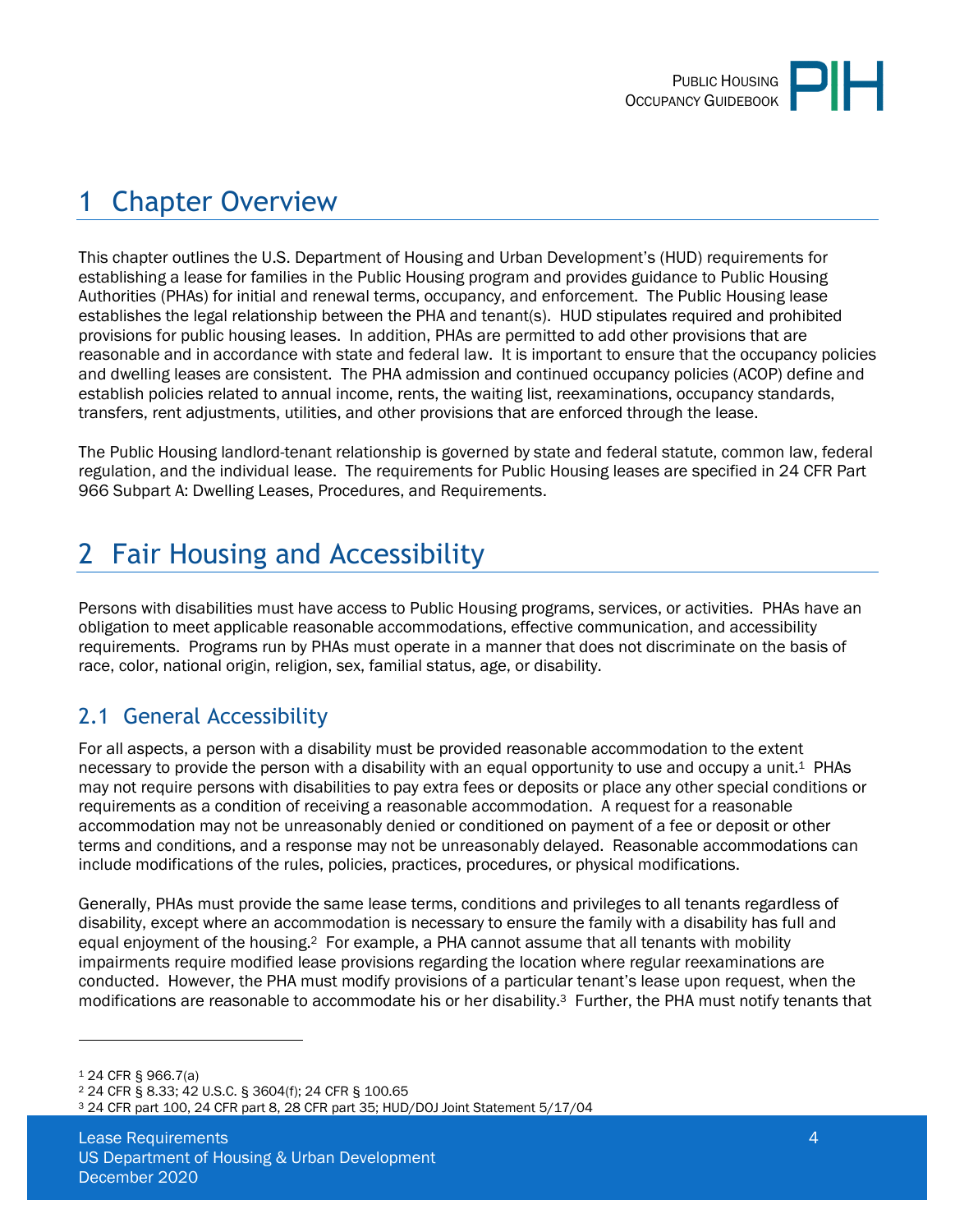

they may, at any time during their tenancy, request a reasonable accommodation for a household member with a disability to enable the tenant or household member to comply with the lease.<sup>4</sup> Additionally, PHA offices must be accessible to participants in accordance with federal civil rights laws and a PHA must make individually tailored arrangements for persons who are unable to come to the PHA's offices because of a disability.<sup>5</sup>

PHAs must ensure effective communication with persons with disabilities in all notifications and communications. Section 504 of the Rehabilitation Act and Americans with Disabilities Act (ADA) regulations require the PHA to ensure effective communication with applicants, participants, and members of the public and to furnish appropriate auxiliary aids and services where necessary to afford individuals with hearing and vision impairments an equal opportunity to access and participate in the program. PHAs must provide appropriate auxiliary aids and services necessary to ensure effective communication, which includes ensuring that information is provided in appropriate accessible formats as needed, e.g., Braille, audio, large type, assistive listening devices, and sign language interpreters. PHAs must provide, at their expense, auxiliary aids, and services for effective communication with their residents and applicants, as well as employees.

PHAs must also take reasonable steps to ensure meaningful access to their programs and activities to individuals with limited English proficiency (LEP). In addition, PHAs may never require the applicant to provide, or pay for, his/her own interpreter. Rather, it is always the PHA's responsibility to provide a qualified interpreter. However, the PHA's responsibility to provide a qualified interpreter does not preclude an individual's right to have a friend, relative, or advocate accompany him or her when communicating with the PHA. The PHA must not rely on an accompanying adult to facilitate communication unless it is an emergency, or where the individual with a disability specifically requests that the accompanying adult interpret or facilitate communication, the accompanying adult agrees to provide such assistance, and reliance on that adult for such assistance is appropriate under the circumstances. PHAs must not rely on minor children to interpret or facilitate communication.<sup>6</sup>

#### *Reasonable Accommodations: Lease Compliance*

*PHAs are required to provide reasonable accommodations to the extent necessary in order to enable a tenant with a disability to have full and equal opportunity to benefit from and participate in PHA housing programs and activities and to remain lease compliant. Another way to think about this requirement is to consider whether some reasonable accommodation, such as an exception to a rule or lease requirement, would make it possible for a tenant with a disability to be lease compliant when issues of lease violations arise. For example, a PHA requires tenants to keep a certain percentage of their units covered in carpet so as to not disturb their neighbors below them. A tenant with asthma or a tenant who uses a walker cannot have carpet because it may be a trip hazard or exacerbate their asthma. The PHA may be required to exempt these tenants from the lease requirement and allow them to have floors without carpet.* 

<sup>4</sup> 24 CFR § 966.7(b)

<sup>5</sup> 24 CFR § 8.24(a); 28 CFR § 35.150(a)

<sup>6</sup> *See* HUD's Final Guidance to Federal Financial Assistance Recipients: Title VI Prohibition Against National Origin Discrimination Affecting Limited English Proficient Persons (LEP Guidance) (72 FR 2732). LEP guidance and LEP information is available on HUD's website at https://www.hud.gov/program\_offices/fair\_housing\_equal\_opp/promotingfh/lep-faq.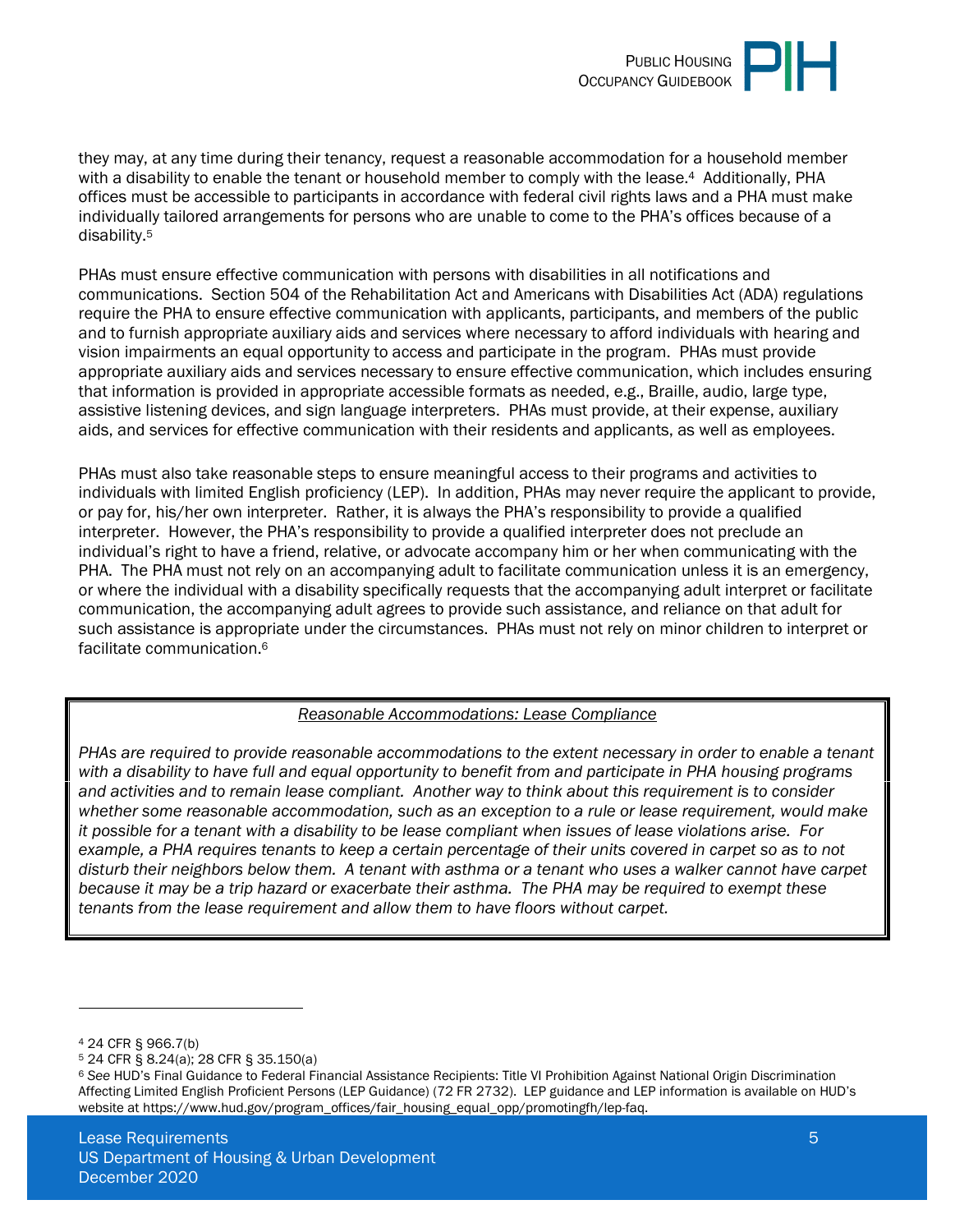

### <span id="page-5-0"></span>2.2 Alcohol and Substance Abuse

A history of alcohol addiction is a covered disability. However, federal disability rights laws do not protect individuals whose current use of alcohol would constitute a direct threat to property or the safety of others. A PHA must engage in an individualized analysis to determine if it must provide a reasonable accommodation to an individual with a disability who allegedly is in violation of the PHA's criminal record policies, rules, or lease. The PHA may consider termination of tenancy for a person with any disability whose tenancy would constitute a direct threat to the health or safety of other individuals or whose tenancy would result in substantial physical damage to the property of others, unless the threat can be eliminated or significantly reduced with a reasonable accommodation.<sup>7</sup>

If a provider has knowledge of the individual's disability either because the individual has informed the provider or because the disability is obvious, the provider must engage in an individualized analysis of whether an accommodation to a criminal record policy must be provided. The PHA must grant the accommodation if it is reasonable, unless it would result in a fundamental alteration of the PHAs' programs or activities, is an undue financial and administrative burden, or the individual poses a direct threat.<sup>8</sup>

Federal disability rights laws likewise provide protections for individuals with substance addiction, while excluding from coverage individuals who have an addiction and who are currently engaged in the use of illegal drugs. Protections for an individual with an addiction to illegal drugs includes one who (1) has successfully completed a supervised drug rehabilitation program or has otherwise been rehabilitated and is no longer engaging in such use; (2) is currently participating in a supervised rehabilitation program and is no longer engaging in such use; or (3) is not a current user.<sup>9</sup> Thus, while individuals recovering from illegal drug use may need to be provided a reasonable accommodation, PHAs in accordance with aforementioned federal laws, must not provide current users of illegal drugs with a reasonable accommodation because of current drug use.

Individuals with a history of substance abuse may have criminal records related to their disability. A PHA must engage in an individualized analysis to determine if it must provide a reasonable accommodation to or exclude protections for an individual with a history of substance abuse who allegedly is in violation of the PHA's criminal record policies, rules, or lease. The PHA must grant the accommodation if it is reasonable, unless it would result in a fundamental alteration of the PHAs' programs or activities, is an undue financial and administrative burden, or the individual poses a direct threat.

# <span id="page-5-1"></span>3 Public Housing Lease Requirements

The U.S. Housing Act of 1937 and HUD's implementing regulations at 24 CFR 966 require PHAs to utilize leases which outline the provisions applying to public housing tenancy.10 This section of the guidebook outlines specific mandatory provisions.

<sup>7</sup> 42 U.S.C. § 3604(f)(9)

<sup>8</sup> HUD Notice PIH 2011–31; 24 CFR § 966.7; 24 CFR part 100, 24 CFR part 8, 28 CFR part 35; HUD/DOJ Joint Statement 5/17/04 <sup>9</sup> *See* 24 CFR 100.201(a)(2) ("The term "physical or mental impairment" includes, but is not limited to drug addiction (other than addiction caused by current, illegal use of a controlled substance) and alcoholism."); 42 U.S.C. § 12210; 29 U.S.C. § 794(d) 10 42 U.S.C. § 1437d(l); 24 CFR § 966.4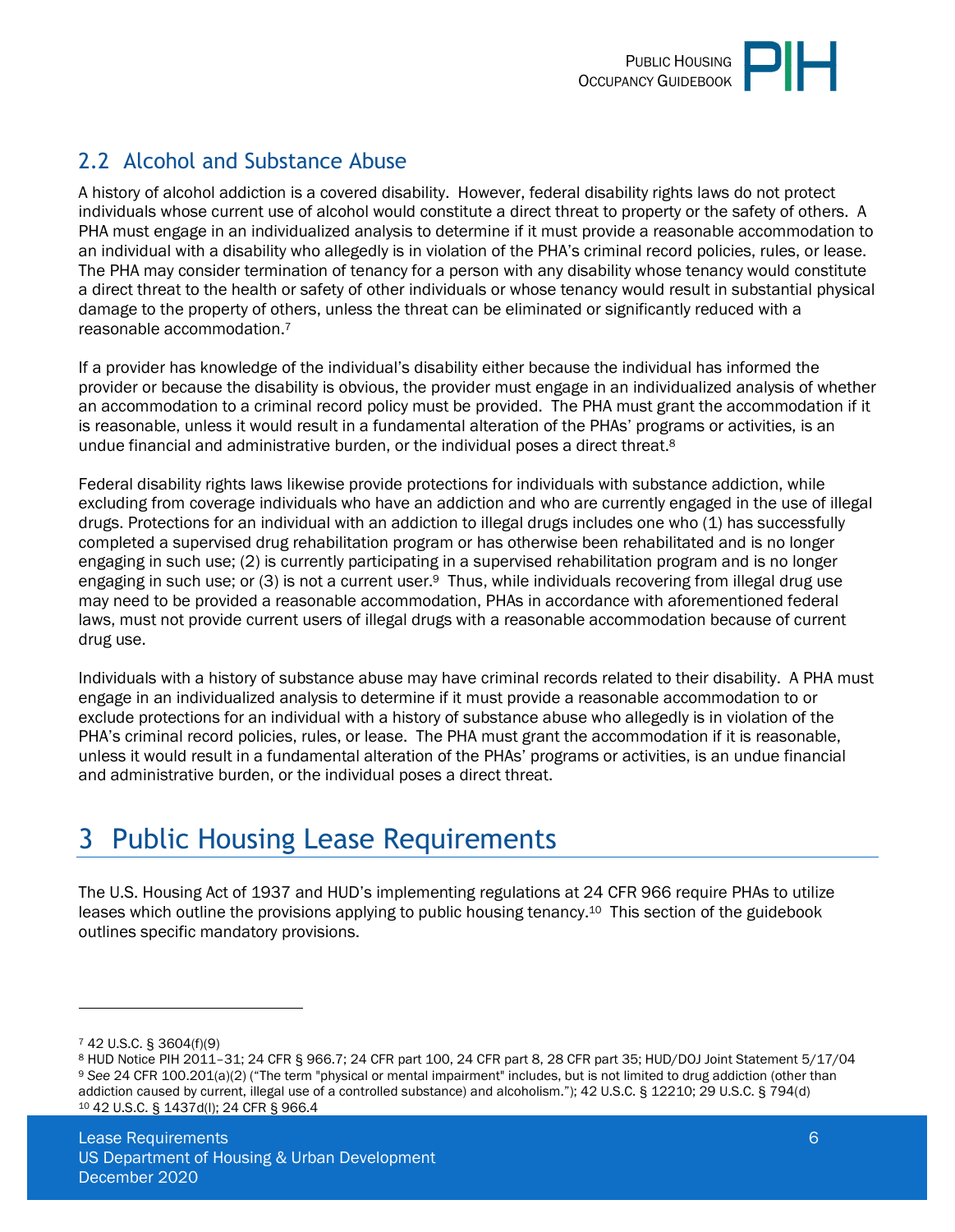### <span id="page-6-0"></span>3.1 Parties, Dwelling Unit and Term

The PHA must execute a lease with each tenant. $11$  The lease must identify the following:

- Name of the PHA (the landlord) and name of the head or co-heads who will be the tenant, consistent with state law.<sup>12</sup>
- Specific address of the unit leased, and any other information needed to identify the dwelling unit.<sup>13</sup> Many PHAs also indicate the unit's number and the tenant's account number in this section of the lease.
- $\bullet$  The term of the initial lease and renewal.<sup>14</sup>
- A statement of what utilities, services, and equipment are to be supplied by the PHA without additional cost and which utilities and appliances are to be paid for by the tenant.<sup>15</sup>
- Smoke free rules.<sup>16</sup>
- Composition of the household as approved by the PHA. The lease must state that it is the responsibility of the tenant to promptly inform the PHA of the birth, adoption, or court-awarded custody of a child. The lease must also state that tenants must first obtain PHA approval to add any other family member as an occupant of the unit.<sup>17</sup>

The lease must reflect PHA policies on adding live-in aides and foster children as new household members to the unit.18 PHA policies must state the circumstances that determine whether the PHA will accept or deny the request.19 These circumstances may include some of the same circumstances used to determine whether to accept other proposed household members. For example, live-in aides can be subject to a criminal history check if the PHA performs criminal history checks on all other adult applicants. No provision of such policy may annul the obligation of the PHA to provide a reasonable accommodation, including with respect to the approval of live-in aides subject to the results of the PHA's screening process.20 A PHA cannot cause an unreasonable delay in the approval of a live-in aide or the disruption to the level of service an individual with a disability needs in their home.

#### <span id="page-6-1"></span>3.1.1 Relationship to State and Local Laws

In addition to HUD's required lease provisions, PHAs are governed by state and local landlord-tenant laws. Lease provisions must satisfy HUD requirements and conform to the requirements of state and local laws. Although a number of states have based their landlord-tenant laws on either the Uniform Residential Landlord Tenant Act (URLTA)21 or the Model Residential Landlord-Tenant Code, statutes can vary among states. Additionally, beyond the public housing program requirements, federal regulations prohibit discriminatory

<sup>11</sup> 24 CFR § 966.4(a)(3)

- <sup>12</sup> 24 CFR § 966.4(a)(1)(i)
- <sup>13</sup> 24 CFR § 966.4(a)(1)(ii)
- <sup>14</sup> 24 CFR § 966.4(a)(1)(iii) <sup>15</sup> 24 CFR § 966.4(a)(1)(iv)
- <sup>16</sup> 24 CFR § 965.655
- <sup>17</sup> 24 CFR § 966.4(a)(1)(v)
- <sup>18</sup> 24 CFR § 966.4(d)(3)(i)
- <sup>19</sup> 24 CFR § 966.4(d)(3)(i)

<sup>20</sup> HUD Notice PIH 2011–31; 24 CFR § 966.4(d)(3); 24 CFR § 966.7; 24 CFR § 8.33

21 Parts, if not all, of the model law adopted by many states that governs landlord and tenant interactions; created in 1972.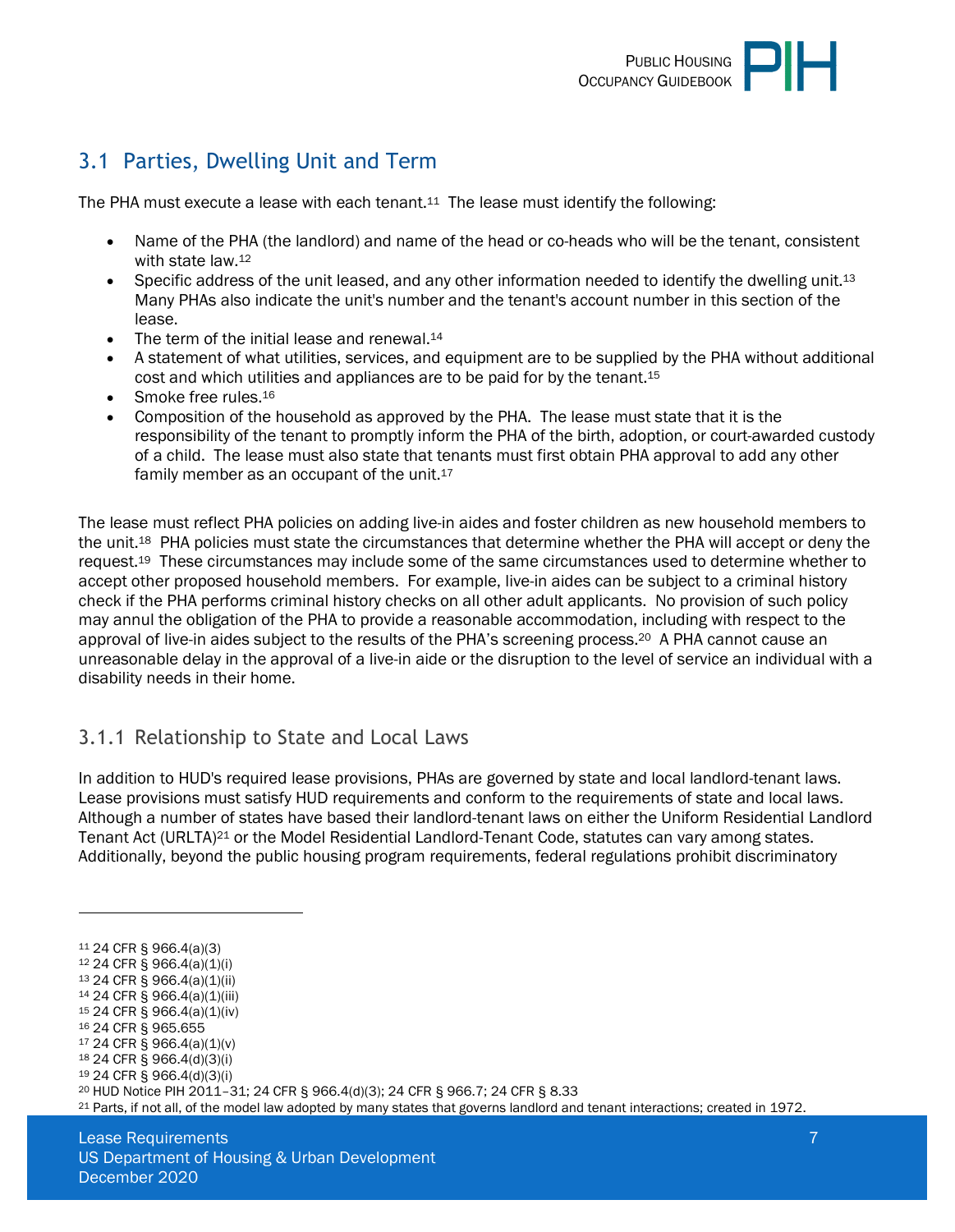

language and requirements, and some leases may contain further court-ordered wording to provide corrective action based on previous court settlements.<sup>22</sup>

Local or state laws may also determine how the PHA structures other aspects of the lease. For example, PHAs establish which household member(s) must sign the lease. Many PHAs require all adult members of the family accepted as occupants to execute the lease, because, in some states, lease enforcement actions may only be brought against individuals who have signed the lease.

#### <span id="page-7-0"></span>3.1.2 Lease Renewal

Lease, admission, and occupancy policies must outline the initial and renewal terms for PHA tenants. Leases must be executed between the PHA and tenant(s) and allow for automatic renewals of the lease.<sup>23</sup>

#### 3.1.2.1 Renewal Lease Term

The initial lease term must be 12-months, and is automatically renewable for subsequent 12-month terms, except in instances where the family has not fulfilled the requirements for the community service and selfsufficiency requirement.<sup>24</sup> Month-to-month leases and month-to-month renewals are not permitted. In establishing the initial term, a PHA may extend the period a few days beyond 12-months to make the lease term extend to the end of a month.<sup>25</sup>

#### 3.1.2.2 Community Service and Self-Sufficiency Requirement

The public housing lease and ACOP must outline provisions for the community service and self-sufficiency requirement (CSSR).26 PHAs must also establish policies and procedures on how the CSSR is implemented.<sup>27</sup> PHAs must review the family's compliance with the requirement and must verify such compliance annually at least 30 days prior to the end of the 12-month lease term.<sup>28</sup>

PHAs may not terminate the tenancy of a family within the term of the 12-month lease for noncompliance with the CSSR and PHAs must not reduce a lease term as a result of noncompliance.<sup>29</sup> Noncompliance is grounds for non-renewal of the lease and termination of tenancy only at the end of the 12-month lease.<sup>30</sup> If after the 12-month period, the PHA initiates termination of tenancy for a resident due to noncompliance of the requirement, PHAs must advise tenants of their right to request a grievance hearing.31 If the PHA has failed to provide the policies and procedures that enact the service requirement, the PHA would not be able to enforce this particular lease provision.

<sup>22</sup> 42 U.S.C. 3601 (also known as Title VIII of the Civil Rights Act of 1968); Discriminatory Conduct Under the Fair Housing Act, 24 CFR Part 100 et seq.

<sup>23</sup> 24 CFR § 966.4(a)(2)

<sup>24</sup> 24 CFR § 966.4(a)(2)(ii); 24 CFR part 960, subpart F

<sup>25</sup> 65 FR 16692, 16713

<sup>26</sup> 24 CFR part 960, subpart F <sup>27</sup> 24 CFR § 960.605

<sup>28</sup> 24 CFR § 960.605(c)(3)

<sup>29</sup> 24 CFR § 960.603(b)

<sup>30</sup> 24 CFR § 960.603(b)

<sup>31</sup> 24 CFR § 960.607(b)(2)(iii)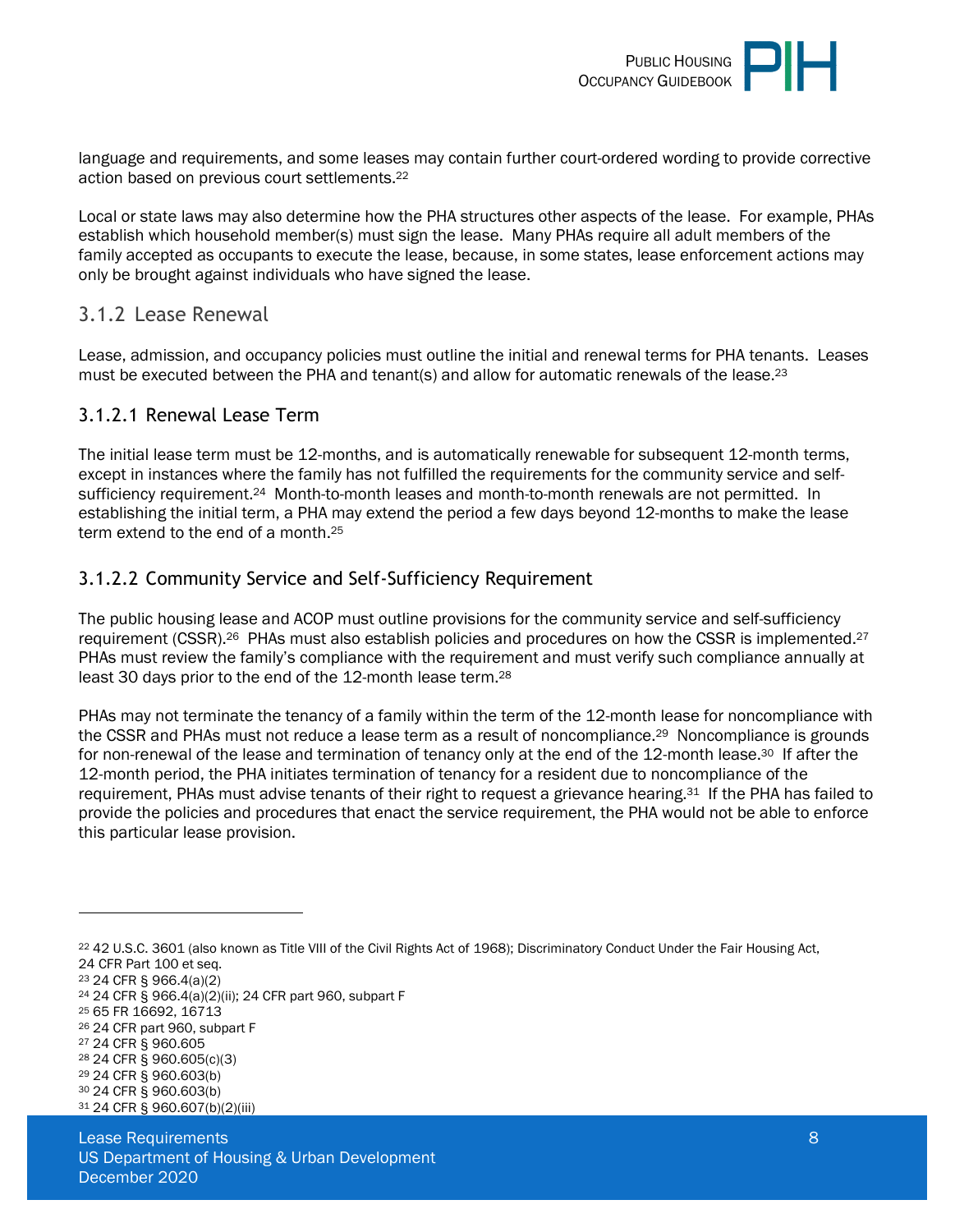### <span id="page-8-0"></span>3.1.3 Household Composition Changes

Tenants are required to wait for a PHA's approval before allowing additional persons, other than those entering the family by birth, adoption, or court-awarded custody, to move into the unit. Failure on the part of the tenant to comply with the household composition provision is a violation of the terms of the lease, for which a PHA may terminate the lease.<sup>32</sup>

It is recommended that PHAs have a reasonably prompt process to determine whether to allow occupancy of additional household members. The lease may also establish circumstances under which tenants can temporarily house proposed household members while requests are pending. However, guest policies cannot be established that circumvent eligibility requirements.

When making a determination regarding the occupancy of additional household members, PHAs must comply with civil rights laws including the obligation to make reasonable accommodations such as permitting live-in aides. PHAs cannot discriminate based on a protected status, such as race, color, sex, familial status, disability, or national origin. PHAs also must not deny a request solely because the proposed household member has been a victim of domestic violence, dating violence, sexual assault, or stalking.33 Tenants have the right to a grievance hearing if a request for additional household members is denied.<sup>34</sup>

Examples of reasonable policies to determine whether to allow additional household members may include a process to evaluate whether the potential occupant:<sup>35</sup>

- Passes the PHA's screening criteria;
- Would contribute to family reunification (such as the return of a father who is an ex-offender);
- Would make a transfer to a larger sized unit necessary, and whether such units are available<sup>36</sup>; or
- Would be added in order to make a reasonable accommodation for an individual with a disability (e.g., in the case of a live-in aide).

### <span id="page-8-1"></span>3.2 Signature Clause

The lease must provide a signature clause for execution by the PHA and the tenant(s).<sup>37</sup> This is typically included at the end of the lease. PHAs may require all adult household members to execute the lease based on state or local laws.

### <span id="page-8-2"></span>3.3 Payments Due Under the Lease

The lease must include information about tenant rent, security deposits, payment due date, late fees, and utilities as applicable, as well as any other allowable PHA charges.<sup>38</sup>

<sup>32</sup> 24 CFR § 966.4(l)(2)(i)(B)

<sup>33</sup> 24 CFR § 5.2005(b). Victims are not limited to women and this protection extends to victims of domestic violence, dating violence, sexual assault and stalking regardless of sex, gender identity, or sexual orientation. 24 CFR § 5.2005(b)

<sup>34</sup> 24 CFR § 966.51(a)(1); 24 CFR § 966.53(a)

<sup>35</sup> 24 CFR § 966.4(d)(3)(i)

<sup>36</sup> 24 CFR § 966.4(d)(3)(i)

<sup>37</sup> 24 CFR § 966.4(p) 38 24 CFR § 966.4(b)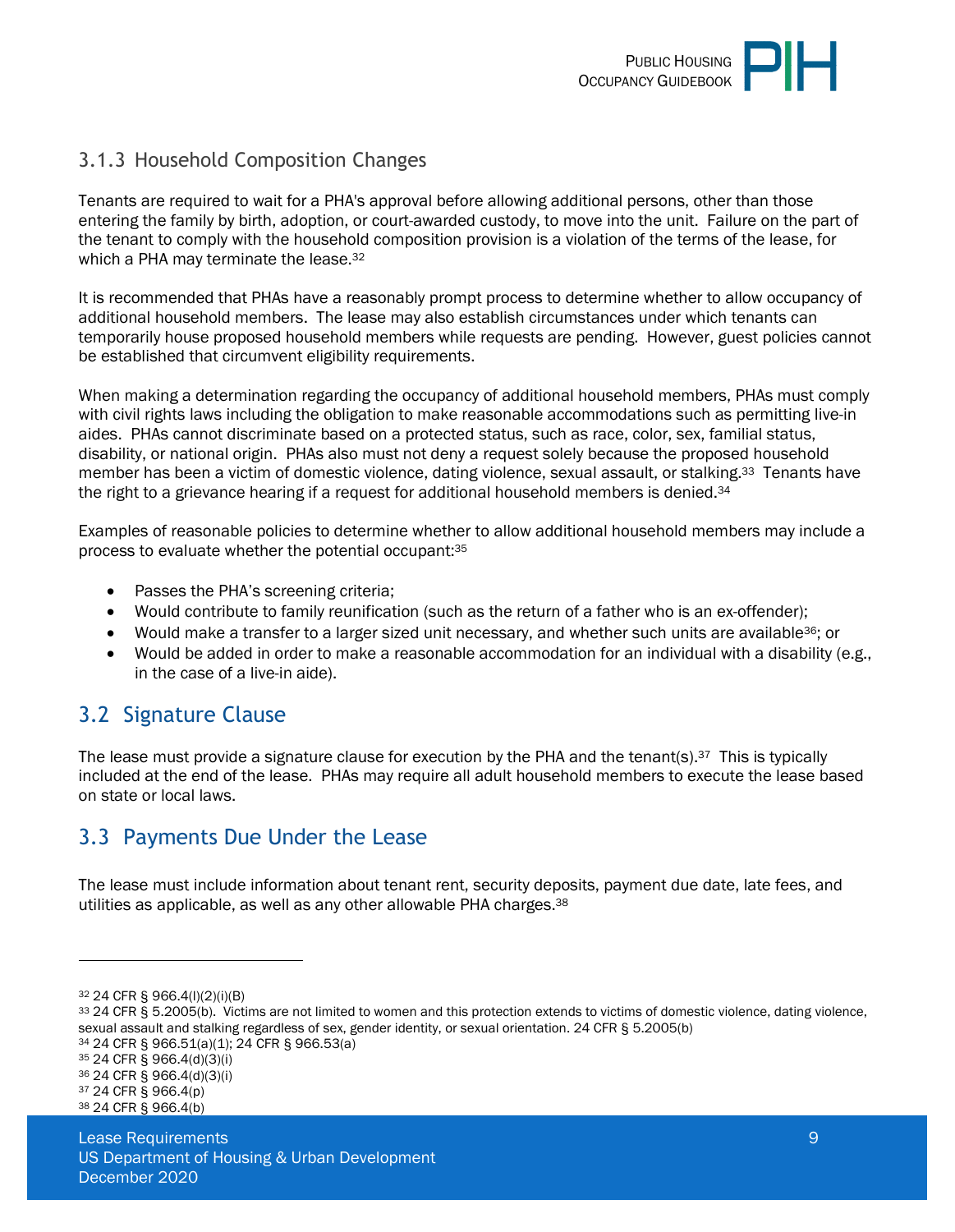

#### <span id="page-9-0"></span>3.3.1 Rent

The lease must specify the amount of rent due, both for a full month and the pro-rated amount for the initial or final partial month (if applicable). The PHA must also include a statement that the amount of the tenant rent is subject to change in accordance with HUD requirements.39 The PHA may indicate in the lease whether a tenant has opted to pay a flat rent, an income-based rent, or an alternative rent. Tenants have the right to choose the rent type they prefer annually.<sup>40</sup>

#### <span id="page-9-1"></span>3.3.2 Utilities

The lease must also specify what utilities, services, and equipment the PHA will provide at no cost to the tenant, and what utilities and appliances are to be paid for by the tenant.<sup>41</sup> For tenants paying an incomebased rent, if the tenant pays the PHA for individually-metered utilities or pays his or her utilities directly to the utility supplier, the PHA must subtract a utility allowance from the Total Tenant Payment (TTP) to determine the amount of tenant rent. The PHA must note the amount of the allowance in the lease.<sup>42</sup> Finally, if the tenant's income-based rent is less than the utility allowance, the lease must list the amount of the utility reimbursement.43 Please refer to the Utilities Chapter for more detailed information on this topic.

### <span id="page-9-2"></span>3.3.3 Security Deposit

PHAs may choose whether to require a security deposit. This deposit cannot exceed one month's rent, or a reasonable fixed amount set by the PHA. If the PHA requires a security deposit, it must be listed in the lease. PHAs may enact policies to allow tenants to gradually accumulate security deposits. Lastly, subject to local and state law, the interest earned on security deposits must be returned to tenants when they vacate the unit or, if there is money owed by the tenant to the PHA, may be used for tenant services or activities.<sup>44</sup>

#### <span id="page-9-3"></span>3.3.4 Other Charges

All other optional PHA charges must be listed in the lease. Allowable charges include:

- $\bullet$  Penalties for late payments.  $45$
- Charges for excess consumption of PHA-furnished utilities. These charges are only allowable if the excess consumption can be determined by an individual utility meter or result from the use of major tenant-supplied appliances. The lease must state how these charges will be determined and the amounts that will be charged.<sup>46</sup>
- Charges for maintenance and repair beyond normal wear and tear. The lease must state how these charges will be determined. These charges may include those for damage to units, common areas, or grounds caused by tenant action or neglect. Typically, common maintenance charges (e.g., broken windows, lock replacements) are listed on a schedule of charges in addition to rent. If this is done, the

46 24 CFR § 965.506; 24 CFR § 966.4(b)(2)

<sup>39</sup> 24 CFR § 966.4(b)(1)(ii)

<sup>40</sup> 24 CFR § 960.253

<sup>41</sup> 24 CFR § 966.4(a)(1)(iv)

<sup>42</sup> 24 CFR § 965.502(c)

<sup>43</sup> 24 CFR § 960.253(b)(4); 24 CFR § 960.253(c)(3); Tenants paying flat rents do not receive utility reimbursements. Rather, a PHA must take into account any tenant-paid utilities in establishing the amount of the flat rent.

<sup>44</sup> 24 CFR § 966.4(b)(5)

<sup>45</sup> 24 CFR § 966.4(b)(3)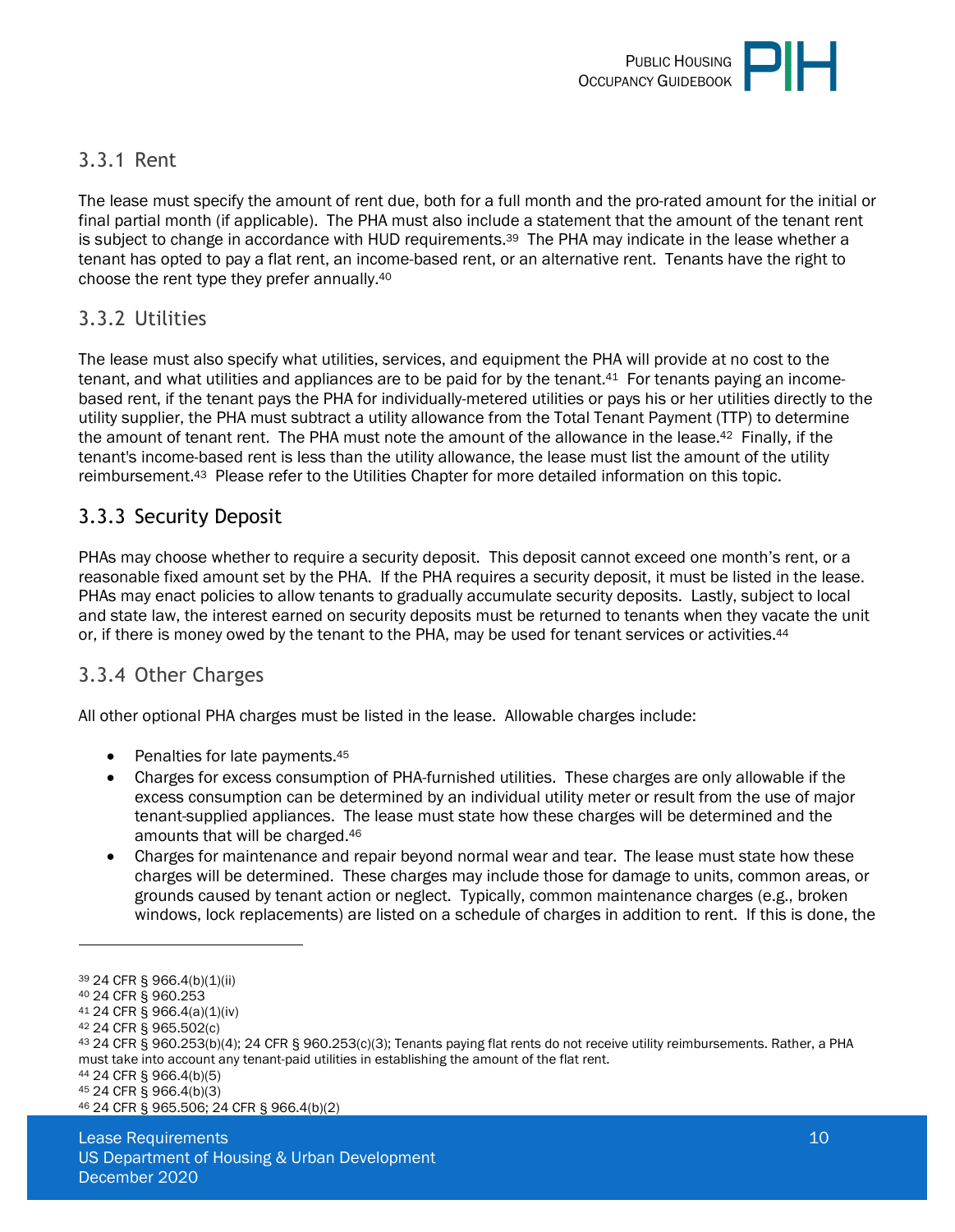

schedule of charges must be referenced in the lease or added to the lease as an addendum.<sup>47</sup> A schedule of repair charges may include a statement that work not covered on the schedule will be charged to the tenant, based on the actual cost of labor and materials to make needed repairs (including overtime, if applicable).

PHAs cannot charge individuals with disabilities for any damage caused by the disability-related use of their assistive devices. For example, an individual cannot be required to put down a larger security deposit because their wheelchair may cause additional damage to walls, or a person cannot be charged a pet deposit or fee for an assistance animal.

The lease must specify that such charges are not due until two weeks after the PHA gives written notice of the charges.48 The notice of these charges is an adverse action; therefore, the written notice provided must meet the regulatory notification requirements including stating the specific grounds for the adverse action and stating that the tenant has a right to request a grievance hearing.<sup>49</sup>

#### 3.3.4.1 Delinquent Charges

PHAs may not write their leases in such a way that if delinquent non-rent charges (such as charges for late fees, charges for repairs due to tenant-caused damage, or other fees) are not paid on time, they are deemed delinquent rent. These charges must not be classified as rent because they would result in the family rent payment exceeding the income-based percentage allowed by statute.50 For this reason, if non-rent charges are called delinquent rent, they cannot legally be collected.

As notice requirements are generally shorter for nonpayment of rent (14 days) than for other forms of lease termination, PHAs must ensure that they provide the proper amount of notice (not to exceed 30 days) if they intend to terminate a family based on delinguent charges other than rent.<sup>51</sup>

In addition, many state statutes draw a distinction between lease termination and eviction actions for nonpayment of rent and lease termination actions for other good cause. When evicting for failure to pay nonrent charges, PHAs must follow state laws (if any) that apply to eviction for good cause.<sup>52</sup>

### <span id="page-10-0"></span>3.4 Grievance Procedures

The lease must include, or incorporate by reference, the PHA's grievance procedure. The lease must state that any disputes between the PHA and the tenant about the obligations of the tenant or the PHA must be resolved in accordance with the PHA's grievance procedure. The grievance procedure must conform to HUD requirements.<sup>53</sup>

 24 CFR § 966.4(b)(2) 24 CFR § 966.4(b)(4) 24 CFR § 966.4(e)(8); 24 CFR § 966.4(b)(4) 42 U.S.C. Section 1437a 24 CFR § 966.4(l)(3) 24 CFR § 966.4(l)(3)(i)(C) 24 CFR § 966.52(b)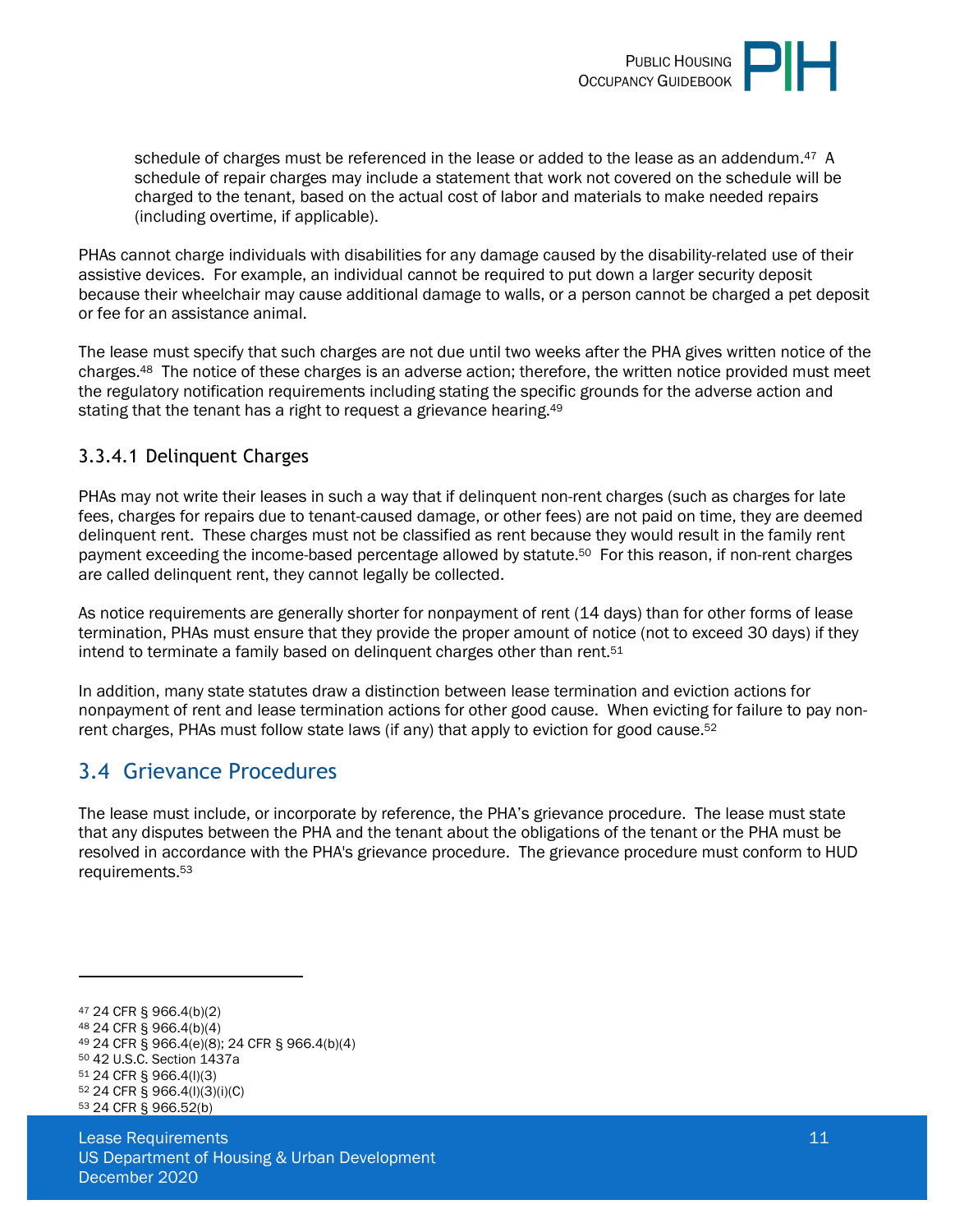

# <span id="page-11-0"></span>4 Redetermination of Rent and Family Composition

This section of the lease describes the PHA's policy on annual and interim reexaminations of rent and family composition.54 Rent redetermination policies in the lease must align with those established in the PHA's ACOP and may include statements about:

- When and how often regular rental reexaminations will occur;
- The basis for determining income-based rent and the choice of rent (flat or income-based);<sup>55</sup>
- When tenants are required to report changes in income and the impact on tenant rents between regular reexaminations.

Additionally, the lease must clearly state:

- That the tenant agrees to provide timely and accurate information about his/her income and family composition during and in between reexaminations;56 and
- That the tenant agrees to transfer to an appropriately sized unit based on family composition upon appropriate notice by the PHA.<sup>57</sup>

The PHA's ACOP and lease may specify that families may be transferred to an appropriately sized unit between annual reexaminations, or that transfers will coincide with annual reexamination dates. PHAs are obligated to prioritize offers of designated sensory and mobility units to individuals with disabilities who need such features.58 In order to ensure individuals with disabilities are matched with designated accessible units, PHAs' leases may include provisions to ensure accessible units are offered to individuals who need the features as soon as they become available. To ensure individuals with disabilities are matched with the limited number of designated accessible mobility and sensory units, PHAs are obligated to follow the procedures found in 24 CFR § 8.27.

Finally, this section of the lease must also note that the family is entitled to an explanation of the PHA's determination of rent or the family's obligation to transfer, and that the tenant may request a hearing under the PHA's grievance procedure if he or she disagrees with the PHA's determination or proposed course of action. The tenant has a right to request a grievance hearing regardless of whether the tenant's rent is decreased or increased.<sup>59</sup>

# <span id="page-11-1"></span>5 Tenant Rights to Use and Occupancy

This section of the lease includes required and discretionary policies about the following:

The tenant's right to occupancy

<sup>54</sup> 24 CFR § 966.4(c)

<sup>55</sup> 24 CFR §§966.4(b)(1); 24 CFR § 5.628; 24 CFR § 960.253; A PHA using ceiling rents authorized and established before October 1, 1999, may continue to use ceiling rents, provided such ceiling rents are set at the level required for flat rents.

<sup>56</sup> 24 CFR § 966.4(c)(2); 24 CFR § 960.257(b) <sup>57</sup> 24 CFR § 966.4(c)(3)

<sup>58</sup> 24 CFR § 8.27(a)

<sup>59</sup> 24 CFR § 966.4(c)(4)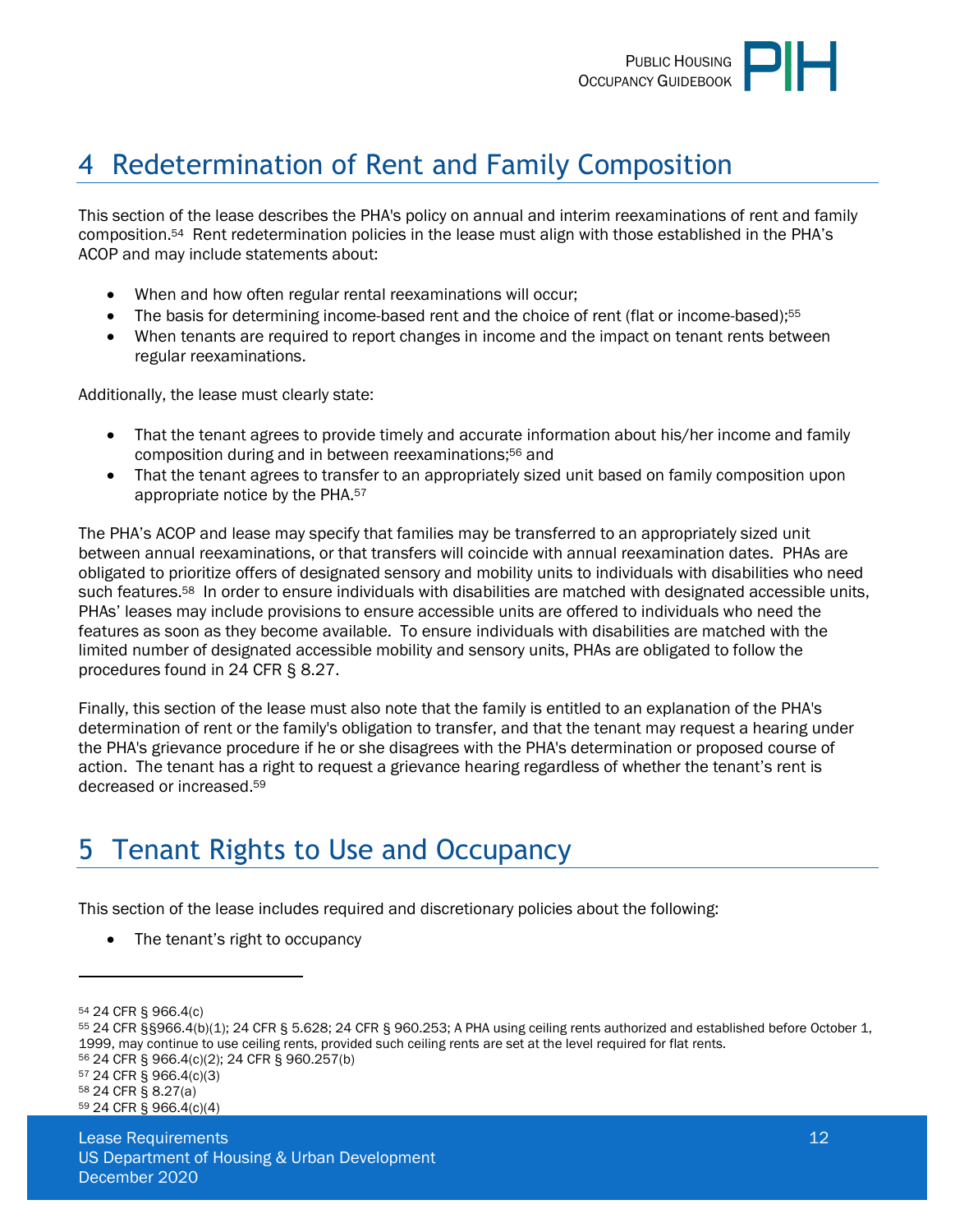

- **•** Guest policies
- Legal profit-making activity policies
- Pet ownership

### <span id="page-12-0"></span>5.1 Tenant Rights to Occupancy

The lease must state that the tenant has the right to exclusive use and occupancy of the leased unit by the members of the household authorized to reside in the unit, including reasonable visits by their guests.60 The term "guest" means a person temporarily staying in the leased unit with the consent of the tenant or other member of the household with authority to consent on behalf of the tenant.<sup>61</sup>

### <span id="page-12-1"></span>5.2 Guest Policies

PHAs may establish reasonable lease provisions pertaining to guests $62$ , such as:

- The number of guests permitted at one time;
- The maximum number of times a guest may visit during the year:
- The length of time a guest is permitted to stay in the unit; and
- The procedure tenants are to use if they want a guest to stay longer than what is normally permitted under the lease.

PHAs are encouraged to adopt reasonable provisions regarding guests as part of their leases based on local experience and practice. It is important to coordinate guest policies with policies regarding changes to family composition and removal of unauthorized occupants. PHAs must also provide modifications to guest policies as reasonable accommodations where necessary to ensure families with disabilities have full and equal opportunity to use and enjoy their dwelling.<sup>63</sup>

#### <span id="page-12-2"></span>5.2.1 Unauthorized Occupants

A person residing in a unit who is not included on the lease in the composition of the household as approved by the PHA, or who is not a guest, is considered an unauthorized occupant.<sup>64</sup> Some examples of unauthorized occupants include:

- Persons who have joined the household without undergoing screening or whom the PHA did not approve.
- Persons who stay in the unit beyond the authorized period established by the PHA for guests.
- A person who came to the unit as an extended guest because the resident needed support, for example, after a medical procedure, but continued to stay in the unit beyond the time needed to assist the non-disabled resident. If the family member is considered disabled, they may qualify for reasonable accommodations including the authorized admittance of a live-in-aide upon request.

<sup>60</sup> 24 CFR § 966.4(d)(1) <sup>61</sup> 24 CFR § 5.100

<sup>62</sup> 24 CFR § 5.100

<sup>63</sup> 24 CFR § 966.4(d)(1)

<sup>64</sup> 24 CFR § 966.4(a)(1)(v)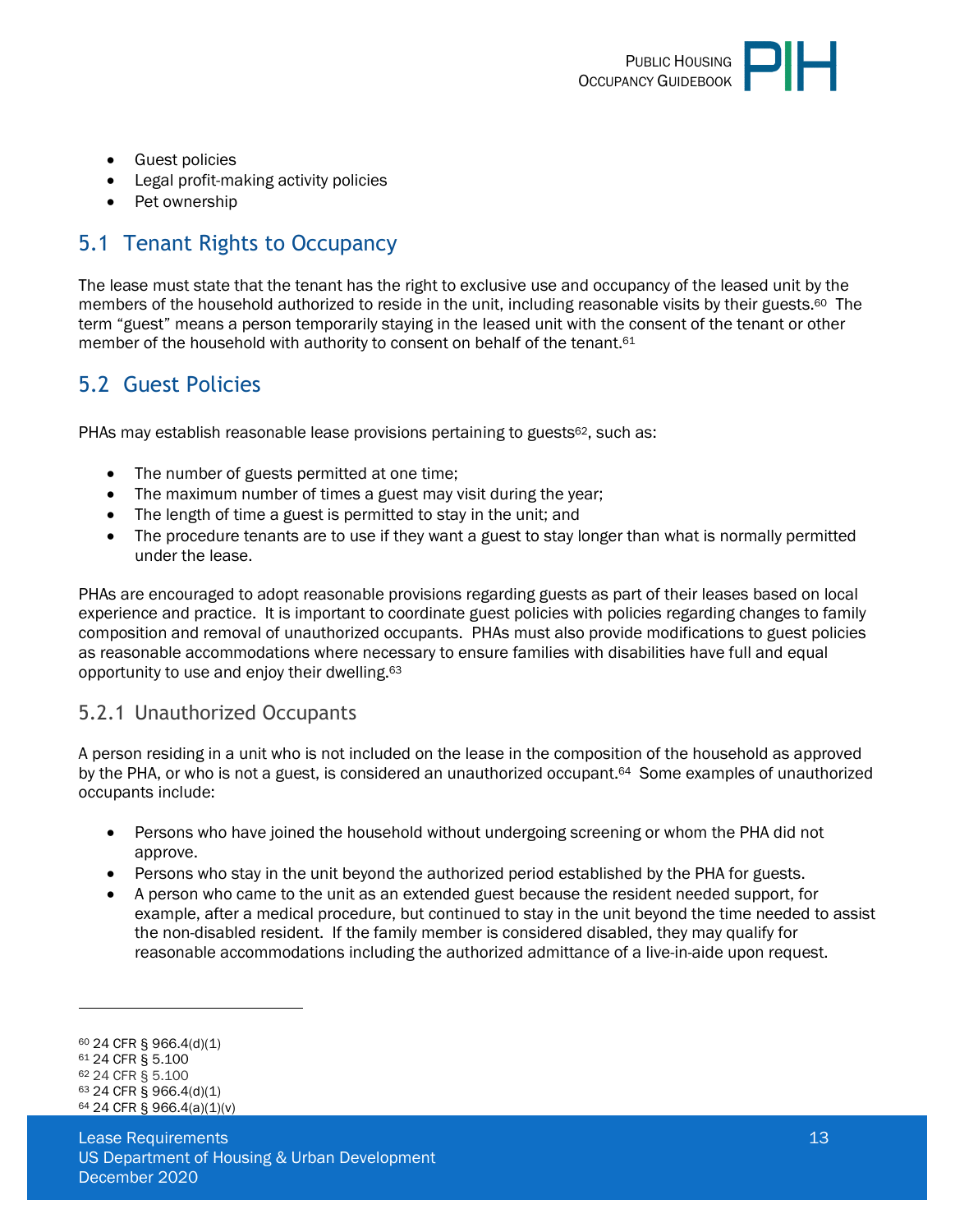

PHAs may also exercise discretion by permitting longer term stays than usual for guests. For example, if a tenant has a family member in the military who is stationed outside of the United States and is no longer on the lease, the tenant may request and the PHA may grant permission for the family member to visit longer than usual.

### <span id="page-13-0"></span>5.3 Legal Profit-Making Activities

This section of the lease must state whether and how the PHA allows tenants to carry out legal profit-making activities in their units. Regulations permit legal profit-making activities that are incidental to the primary use of the unit as a residence with PHA consent.65 PHAs are encouraged to ensure the lease incorporates the PHA's policies on obtaining permission for these activities and states where tenants may review the PHA's policy on the subject.

### <span id="page-13-1"></span>5.4 Pet Ownership Requirements

The lease terms relating to rights of use and occupancy must be consistent with regulations and PHA policies concerning pets. PHAs must enact pet ownership rules for developments designated for occupancy by the elderly or persons with disabilities and pet ownership policies for general occupancy developments consistent with the requirements set forth in the Pet Ownership chapter. It is also prudent to ensure the lease supports enforcement of those requirements.<sup>66</sup> If the PHA has established pet ownership rules in public housing designated for the elderly and/or disabled, the lease must include the following specific pet provisions:

- PHA established pet rules are incorporated into the lease;
- Tenants are permitted to keep common household pets in their dwelling units, subject to pet rules;
- The tenant must agree to comply with the PHA's pet rules; and
- A violation of the PHA's pet rules may be grounds for removal of the pet, or termination of the pet owner's tenancy, or both.<sup>67</sup>

If a PHA has not established pet rules, leases of tenants in public housing designated for the elderly and/or disabled must not prohibit owning or keeping common household pets, and must state that keeping or owning pets will be subject to state and local laws and the other PHA and tenant obligations covered under the lease.68 PHAs may not apply or enforce any pet ownership rules against animals that are necessary as a reasonable accommodation to assist, support, or provide service to persons with disabilities.<sup>69</sup>

# <span id="page-13-2"></span>6 PHA Obligations

The lease must state the PHA's responsibilities, confirming its commitment to provide housing that is decent, safe, and sanitary. At minimum, the PHA is obligated to:<sup>70</sup>

Maintain the dwelling unit and the property in decent, safe, and sanitary condition;

```
65 24 CFR § 966.4(d)(2) 
66 24 CFR § 5.315(b) 
67 24 CFR § 5.321 
68 24 CFR § 5.321 
69 24 CFR § 5.303; See Notice FHEO-2020-01 (The Assistance Animals Notice). 
70 24 CFR § 966.4(a) and (e)
```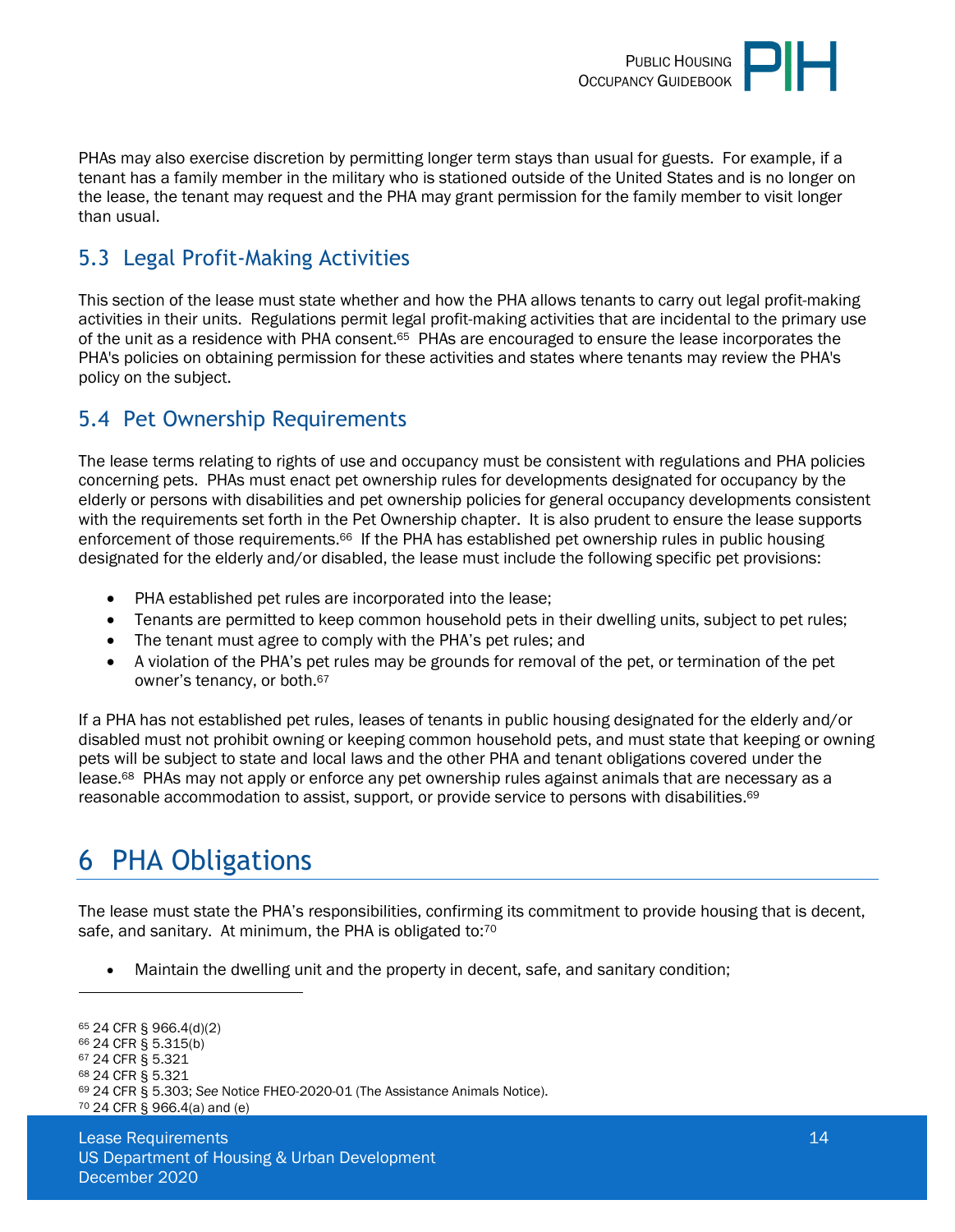

- Comply with the requirements of applicable building codes, housing codes, and HUD regulations materially affecting health and safety<sup>71</sup> and to make necessary repairs to the dwelling unit;
- Keep the project building, facilities, and common areas, not otherwise assigned to the tenant for maintenance and upkeep, in a clean and safe condition;
- Maintain in good and safe working order and condition electrical, plumbing, sanitary, heating, ventilating, and other facilities, and appliances, including elevators, supplied or required to be supplied by the PHA;
- Provide and maintain appropriate receptacles and facilities (except for an individual tenant's or family's container for their exclusive use) for the deposit of ashes, garbage, rubbish, and other waste removed from the dwelling unit by the tenant;
- Supply running water and reasonable amounts of hot water and a reasonable amount of heat at appropriate times of the year (according to local custom and usage) except where the building that includes the dwelling unit is not required by law to be equipped for supplying the aforementioned water or heat or where heat or hot water is generated by an installation within the exclusive control of the tenant and supplied by a direct utility connection;
- Ensure that the lease, lease addendum, or tenant addendum describes specific protections afforded to victims of domestic violence, dating violence, sexual assault, or stalking. This includes incorporating appropriate regulatory definitions, provisions regarding documenting Violence Against Women Act (VAWA) status, and describing the remedies available to victims of domestic violence, dating violence, sexual assault, or stalking as applicable to the Public Housing program, including emergency transfers; and
- Notify the tenants of the specific grounds for any proposed adverse action by the PHA. Adverse actions include but are not limited to a proposed lease termination, transfer of the tenant to another unit, change in the amount of rent, or imposition of charges for maintenance and repair, or for excess consumption of utilities.
	- o When an adverse action is proposed, the notice of the proposed adverse action must inform the tenant of his/her right to request a grievance hearing according to the PHA's grievance procedures.
	- o In the case of a lease termination, HUD considers a notice of lease termination that complies with HUD regulations<sup>72</sup> to be an adequate notice of proposed adverse action.
	- o In the case of a proposed adverse action other than a proposed lease termination, the PHA must not take the proposed action until the time to request a grievance hearing has expired, or (if the hearing was timely requested) the grievance process has been completed.
	- o In the case of lease bifurcations as a result of domestic violence, dating violence, sexual assault, or stalking, the PHA must implement this according to the procedures prescribed by federal, state, or local law for termination of leases. In compliance with HUD's final rule implementing VAWA, where the individual who was evicted or whom assistance was terminated was the lease holder, the PHA must provide any remaining tenant or tenants reasonable time to establish eligibility for the same covered housing program, or find alternative housing. PHAs may not initiate eviction procedures until 30 days after the lease bifurcation.<sup>73</sup>

<sup>71</sup> This includes the use of carbon monoxide detectors as required by state or local law. See Notice PIH 2019-06: *Carbon Monoxide Detectors in HUD-Assisted Housing.* 

<sup>72</sup> 24 CFR § 966.4(l)(3)

<sup>&</sup>lt;sup>73</sup> 24 CFR § 5.2009. Lease bifurcation is a means by which the PHA may remove a household member or lawful occupant from a lease in order to evict, remove, terminate occupancy rights, or terminate assistance to such a member of the lease who engages in criminal activity directly relating to domestic violence, dating violence, sexual assault, or stalking against an affiliated individual or other individual without evicting or penalizing the victim of such violence who is a tenant or lawful occupant. See also 24 CFR § 5.506, which provides certain requirements for mixed-status families.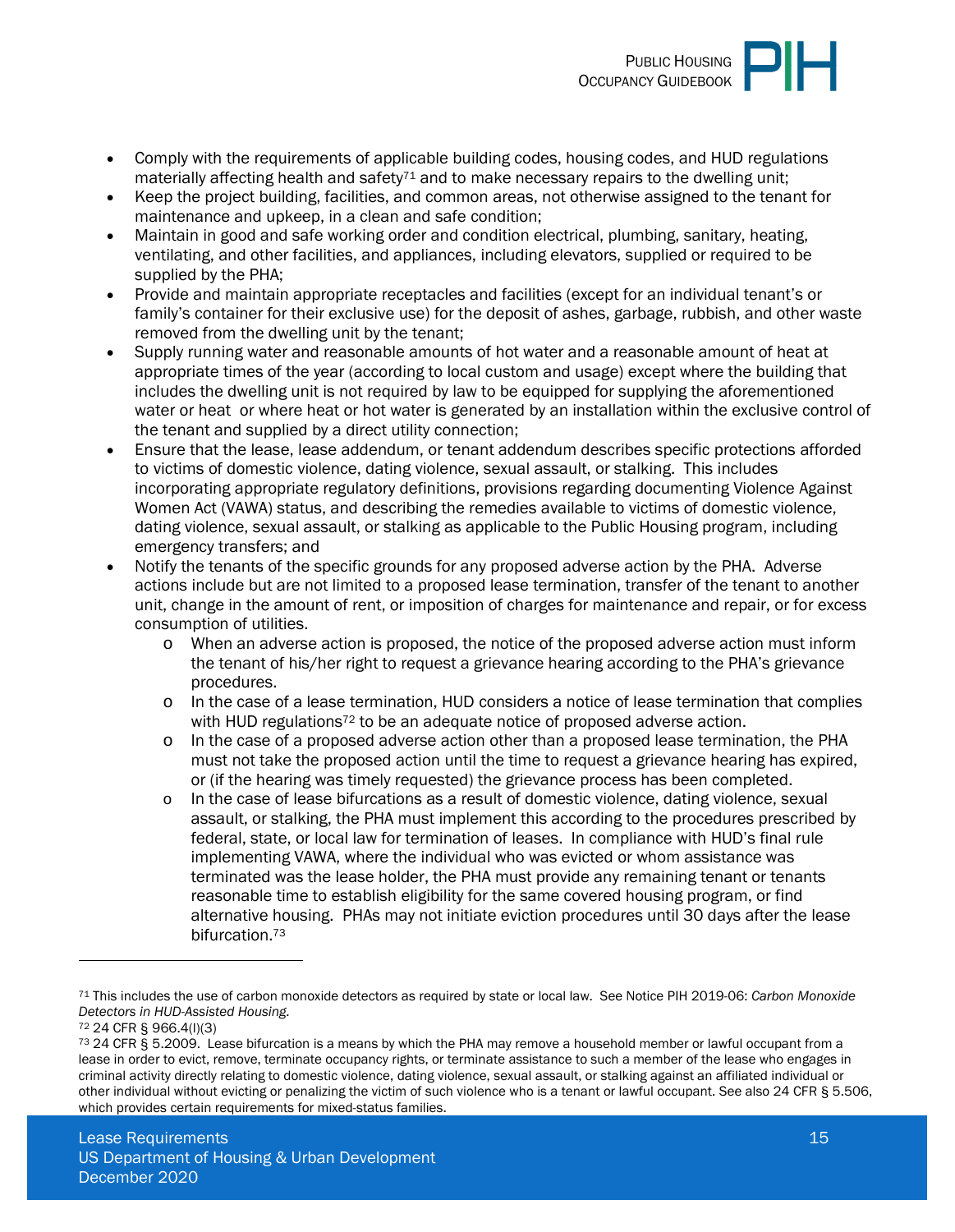

o The PHA is obligated to fill accessible units with individuals who need accessible features. If the applicant or resident is in an accessible unit and the applicant or resident does not have a disability requiring the accessibility features of the unit, the PHA may require the applicant via a lease term, to move to a non-accessible unit when one becomes available.

# <span id="page-15-0"></span>7 Tenant Obligations

The lease must also state the tenant's responsibilities. At a minimum, tenants:<sup>74</sup>

- Are prohibited from assigning the lease or subletting the dwelling unit;
- Are prohibited from providing accommodation to boarders or lodgers, for example through short-term rentals. Boarders and lodgers are not to be confused with guests and are not permitted to occupy a unit or move in with any family occupying a unit;
- Must use the dwelling unit solely as a private dwelling for the tenant and the tenant's household, as identified in the lease, and not to use or permit its use for any other purpose (engaging in legal profit making activities in a unit in accordance with PHA policy would not violate this tenant obligation);
- Must abide by necessary and reasonable regulations established by the PHA for the benefit and wellbeing of the housing project and tenants (these regulations shall be posted in a conspicuous manner in the project office and incorporated by reference in the residential lease);
- Must comply with the requirements of applicable state and local building or housing codes imposed on tenants that materially affect health and safety;
- Must keep the dwelling unit and other such areas as may be assigned to the tenant for the tenant's exclusive use in a clean and safe condition;
- Must dispose of all ashes, garbage, trash, and other waste from the dwelling unit in a sanitary and safe manner;
- Must use only in a reasonable manner all electrical, plumbing, sanitary, heating, ventilating, air conditioning, and other facilities and appurtenances, including elevators;
- Are prohibited from destroying, defacing, damaging, or removing any part of the dwelling unit or project. This prohibition also applies to all household members and guests of the tenant;
- Must pay reasonable charges (other than for normal wear and tear) for the repair of damages to the dwelling unit, project buildings, facilities, or common areas caused by the tenant, household members, or guests;
- Must act and cause household members or guests to act, in a manner that will not disturb other residents' peaceful enjoyment of their accommodations and will be conducive to maintaining the PHA's projects in a decent, safe, and sanitary condition;
- Must ensure that no tenant, member of the tenant's household, or guest engages in:
	- o Any criminal activity that threatens the health, safety, or right to peaceful enjoyment of the premises by other tenants; or
	- o Any drug-related criminal activity on or off the premises; or
	- o Any smoking of prohibited tobacco products in restricted areas or in other outdoor areas designated as smoke-free by the PHA.
- Must ensure that no member of the household engages in abuse or pattern of abuse of alcohol that affects the health, safety, or the right to peaceful enjoyment of the premises by other residents.

<sup>74</sup> 24 CFR § 966.4(f)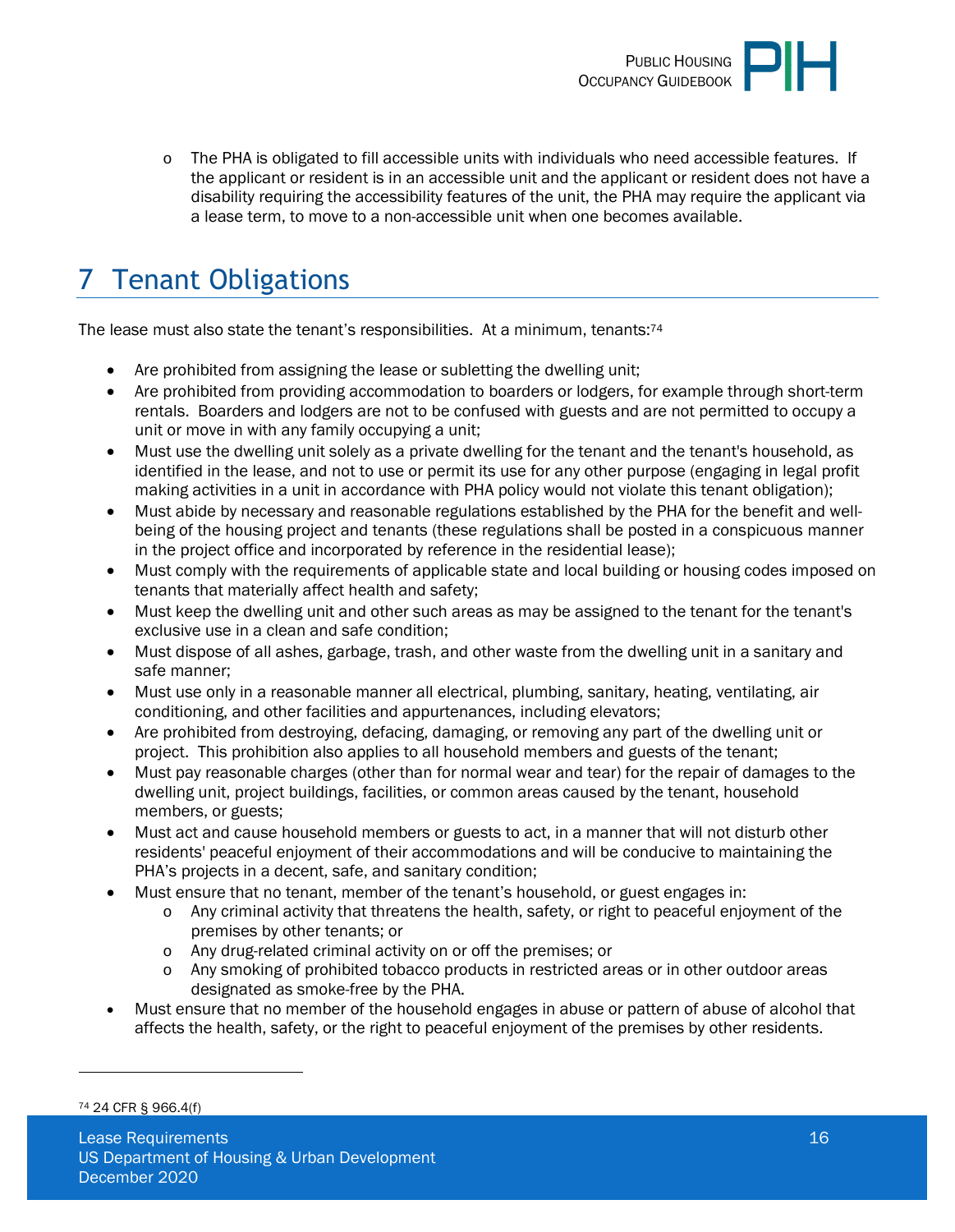# <span id="page-16-0"></span>8 Tenant Maintenance

The lease may provide that tenants must perform seasonal maintenance or other maintenance tasks that are customary for dwelling units of a similar design and construction, provided that such provision is included in the lease in good faith. PHAs are required to exempt tenants who are unable to perform such tasks because of age or disability and are required to identify and provide services to ensure such maintenance occurs.<sup>75</sup> The lease must state which, if any, maintenance tasks are to be performed by the tenant. These tasks must be required of tenants because they are customary, and not for the purpose of evading PHA obligations or shifting PHA maintenance responsibilities.<sup>76</sup> Further, PHAs may not construe this option as authorization to charge tenants for lawncare or other maintenance related work as maintenance fees (except those beyond normal wear and tear) are generally not an allowable charge.<sup>77</sup>

The exception for basic maintenance fees may pertain to tenants of scattered site properties. If PHAs have established a lease provision requiring non-disabled tenants at scattered sites to perform seasonal maintenance tasks (such as mowing the lawn of their single family dwelling) and a tenant is unwilling or unable to perform the task, PHAs can charge non-disabled tenants a reasonable fee for the PHA to perform the task. The PHA must make clear in the lease that this fee is separate and apart from rent, and tenants who are exempt because of age or disability must not be charged.

PHAs cannot shift their maintenance responsibilities to tenants; rather PHAs are allowed to require tenants to perform tasks (e.g., raking leaves, mowing lawn, shoveling snow), only if it is customary for dwellings of similar design and construction to perform these tasks. PHAs cannot require tenants to perform maintenance if the tenant is a person with a disability that prevents the person from performing such tasks. The PHA must make a reasonable accommodation to exempt the tenant from the requirement or provide the maintenance service to the tenant and identify other ways of providing such maintenance. For example, it may be customary in the area for renters of garden-style apartments to rake leaves, but not renters of a mid-size multifamily apartment building. In this case, public housing tenants of garden-style apartments, but not those of mid-size multifamily apartment buildings could be required to rake leaves. As another example, if it is customary for only landlords and managers to salt walkways in a specific area, public housing tenants in the area would not be required to salt walkways.

# <span id="page-16-1"></span>9 Defects Hazardous to Life, Health, or Safety

The lease must include the rights and obligations of the tenant and PHA if the dwelling unit is damaged, to the extent that the conditions created are hazardous to the life, health, or safety of the occupants.<sup>78</sup> Specifically, the lease must indicate that in these situations:<sup>79</sup>

- The tenant must immediately notify PHA management of the damage;
- The PHA must repair these conditions within a reasonable time (if the tenant caused the defect, the tenant may be charged for the cost of the repairs);

<sup>75</sup> 24 CFR § 966.4(g)

<sup>76</sup> 24 CFR § 966.4(g)

<sup>77</sup> 24 CFR § 966.4(b) <sup>78</sup> 24 CFR § 966.4(h)

<sup>79</sup> 24 CFR § 966.4(h)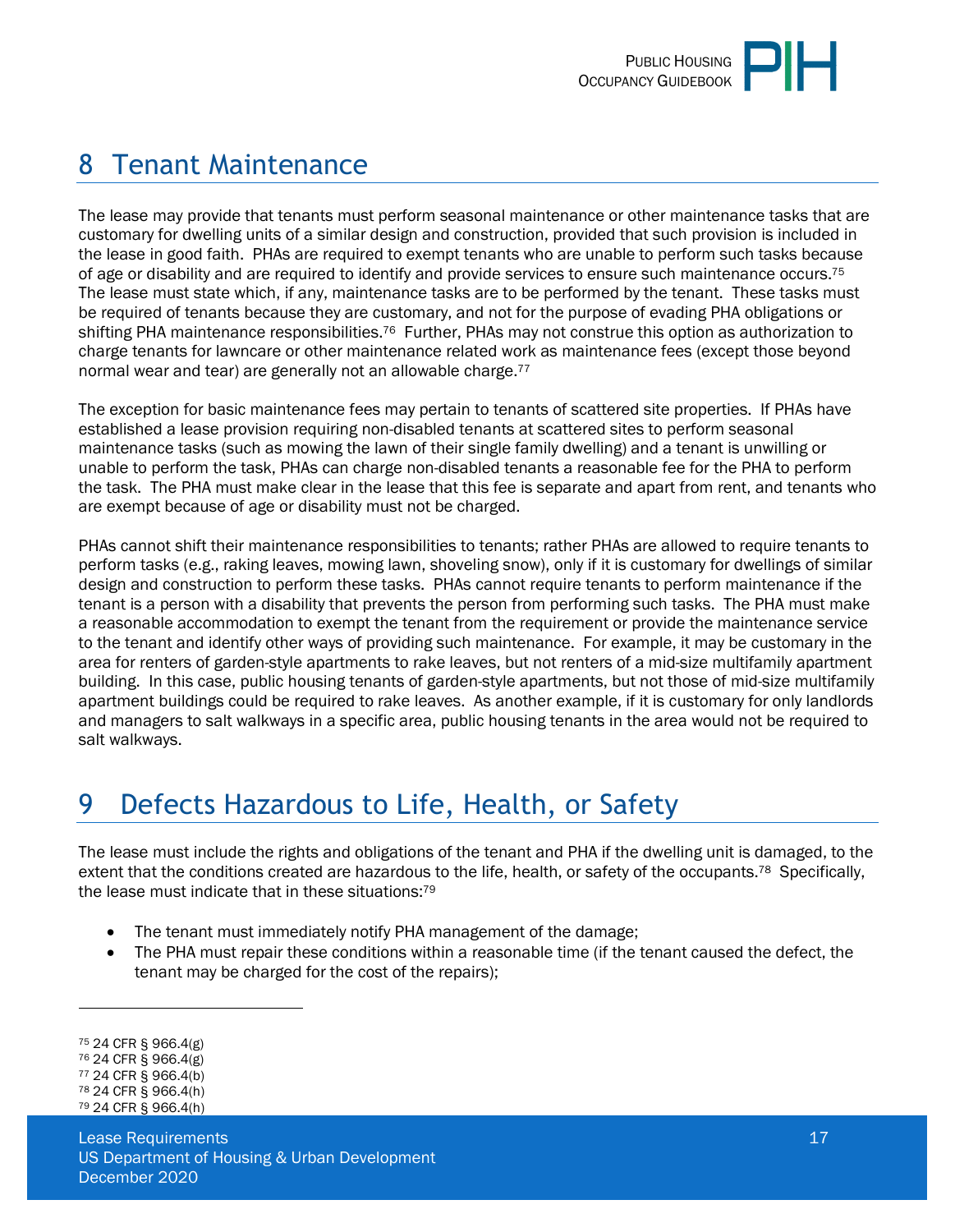

- If repairs cannot be made within a reasonable time (for example, because a part needs to be ordered), the PHA must offer standard alternative accommodations,<sup>80</sup> if available [Note that even if the tenant caused the damage and termination is pending as a result, he or she must be offered replacement housing if necessary until termination and a chance to dispute the termination]; and
- If the PHA can neither repair the damage in a reasonable time nor offer alternative housing, the PHA must abate the rent for the unit in proportion to the seriousness of the damage and loss in value as a dwelling. The PHA must not offer rent abatement if the tenant has refused alternative housing or the damage was caused by the tenant, household, or guests. PHAs are advised to be aware of state or local law abatement remedies that may apply in these situations.<sup>81</sup>
- If the dwelling unit damage creates conditions that might expose the residents to lead-based paint hazards, PHAs must take additional steps to ensure their safety while repairs are being made. For example, residents must be barred from the worksite and temporarily relocated in some situations. Residents' personal belongings must also be protected, and the worksite must be specially cleaned after the work is complete.<sup>82</sup>
- <span id="page-17-0"></span> Additionally, if a PHA relocates the family due to any type of damage (including non-lead-based paint hazards), and lead-based paint hazards were being controlled in the family's unit prior to the damage, the temporary unit must be free of lead-based paint hazards.<sup>83</sup>

# 10 Pre-Occupancy and Move-Out Inspections

The lease must provide that the PHA will inspect a unit prior to move-in and at move-out. First, the PHA and the tenant or tenant's representative must inspect the dwelling unit prior to the tenant's occupancy.<sup>84</sup> Many PHAs conduct the preoccupancy inspection using HUD's Uniform Physical Condition Standards (UPCS). PHAs may develop their own form to document the condition of the dwelling unit prior to leasing, using this standard as a guide. It is recommended that any defects discovered during the move-in inspection be corrected within 30 days of move-in. Applicants may refuse a unit that does not meet the UPCS definition of decent, safe, and sanitary<sup>85</sup> (e.g., the unit is not ready for occupancy due to deficiencies), which means they do not lose their position on the waiting list.

After the pre-occupancy inspection is completed, the PHA must give the tenant a written statement (e.g., a completed inspection form) of the condition of the dwelling unit and its equipment. The applicant must review and, if accepted, sign the statement, and a copy must be placed in the tenant file.<sup>86</sup> Assuming the unit is accepted by the applicant, the pre-occupancy inspection form provides a written record to compare the unit's condition at the beginning of occupancy, during occupancy, and at the end of tenancy.

When the tenant vacates the unit, the PHA must inspect the unit again. The tenant must be permitted to participate in the move-out inspection if he or she wishes unless the tenant has already moved out without notifying the PHA. PHAs are encouraged to provide notification of the move-out inspection in writing. The difference between the condition of the unit at move-in and at move-out establishes the basis for any charges

<sup>83</sup> 24 CFR § 35.1345(a)(2)

<sup>80</sup> 24 CFR § 966.4(h)(3)

<sup>81</sup> 24 CFR § 966.4(h)(4)

<sup>82</sup> 24 CFR § 35.1345(a)(1); 24 CFR § 35.1345(a)(2); 24 CFR § 35.1345(a)(3) and 24 CFR § 35.1340

<sup>84</sup> 24 CFR § 966.4(i)

<sup>85</sup> 24 CFR § 920.21 86 24 CFR § 966.4(i)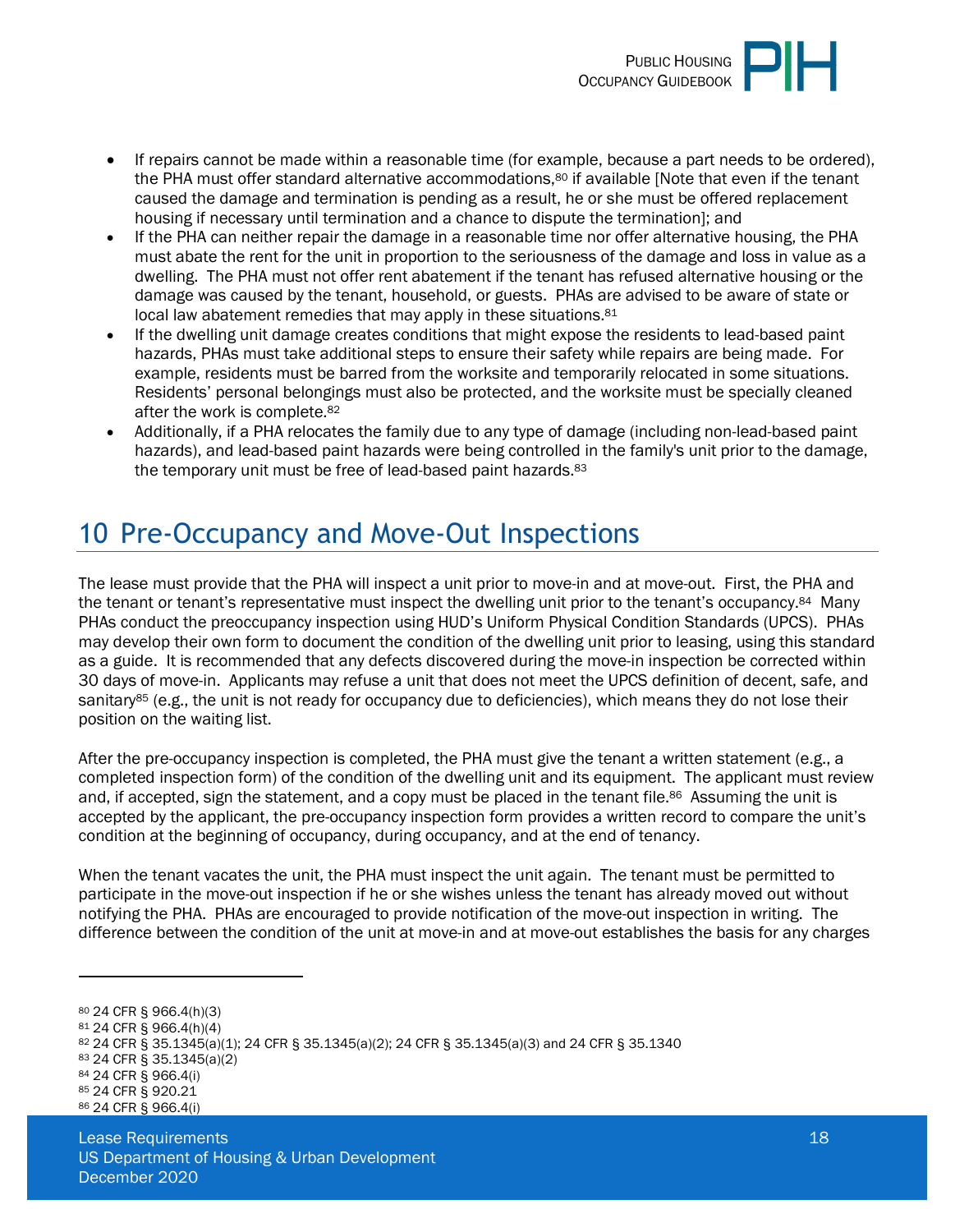

against the security deposit if the work needed exceeds that of normal wear and tear. The PHA must give the tenant a statement of these charges if any repairs are made.<sup>87</sup>

# <span id="page-18-0"></span>11 Entry of Dwelling Unit During Tenancy

The lease specifies the circumstances under which PHAs may enter a dwelling unit during a tenant's occupancy. Except for emergencies, PHAs must also give tenants a notice specifying the purpose for requesting entry into a unit at least two days prior. After giving notice, PHAs are expressly permitted to enter tenants' units to:

- Perform routine inspections and maintenance (this includes inspections conducted by HUD staff, HUD contract inspectors and PHA staff);
- Make improvements or repairs; and
- Show the unit for re-leasing.<sup>88</sup>

If no adult members of a tenant's household are at home when the PHA staff enters a unit, staff must leave a notification for the tenant about the date, time, and purpose of the entry prior to leaving the unit.<sup>89</sup>

The PHA may enter a unit at any time without notice if there is reasonable cause to believe an emergency exists, such as, if the unit smells of gas or there is water running out from under the door. It is important to note that this section of the lease does not authorize PHAs or police departments to enter units for security purposes unless for example, the police department has a search warrant or has other legal authority to enter absent tenant's consent.

# <span id="page-18-1"></span>12 Notice Procedures

The lease must specify the methods to be used for PHA and tenant communications. Typically, mail sent prepaid by first class is acceptable, although many PHAs use certified mail for certain communications in order to have a receipt to demonstrate proof of attempted service. In addition, if permitted under State law, PHAs may post notices on tenants' front doors, or deliver written notices in person to an adult household member.<sup>90</sup>

## <span id="page-18-2"></span>13 Termination of Tenancy and Eviction

The lease must describe the grounds for termination, as well as the procedures used by the PHA and the tenant to terminate tenancy.91 While HUD regulations do not specify a tenant's obligations upon early lease termination by the tenant, state and local landlord-tenant laws apply and, generally, are incorporated into the lease. Depending on the reason for the tenant terminating the lease, some form of damages (i.e., early

<sup>87</sup> 24 CFR § 966.4(i) <sup>88</sup> 24 CFR § 966.4(j)(1) <sup>89</sup> 24 CFR § 966.4(j)(3) <sup>90</sup> 24 CFR § 966.4(k) 91 24 CFR § 966.4(l)(1)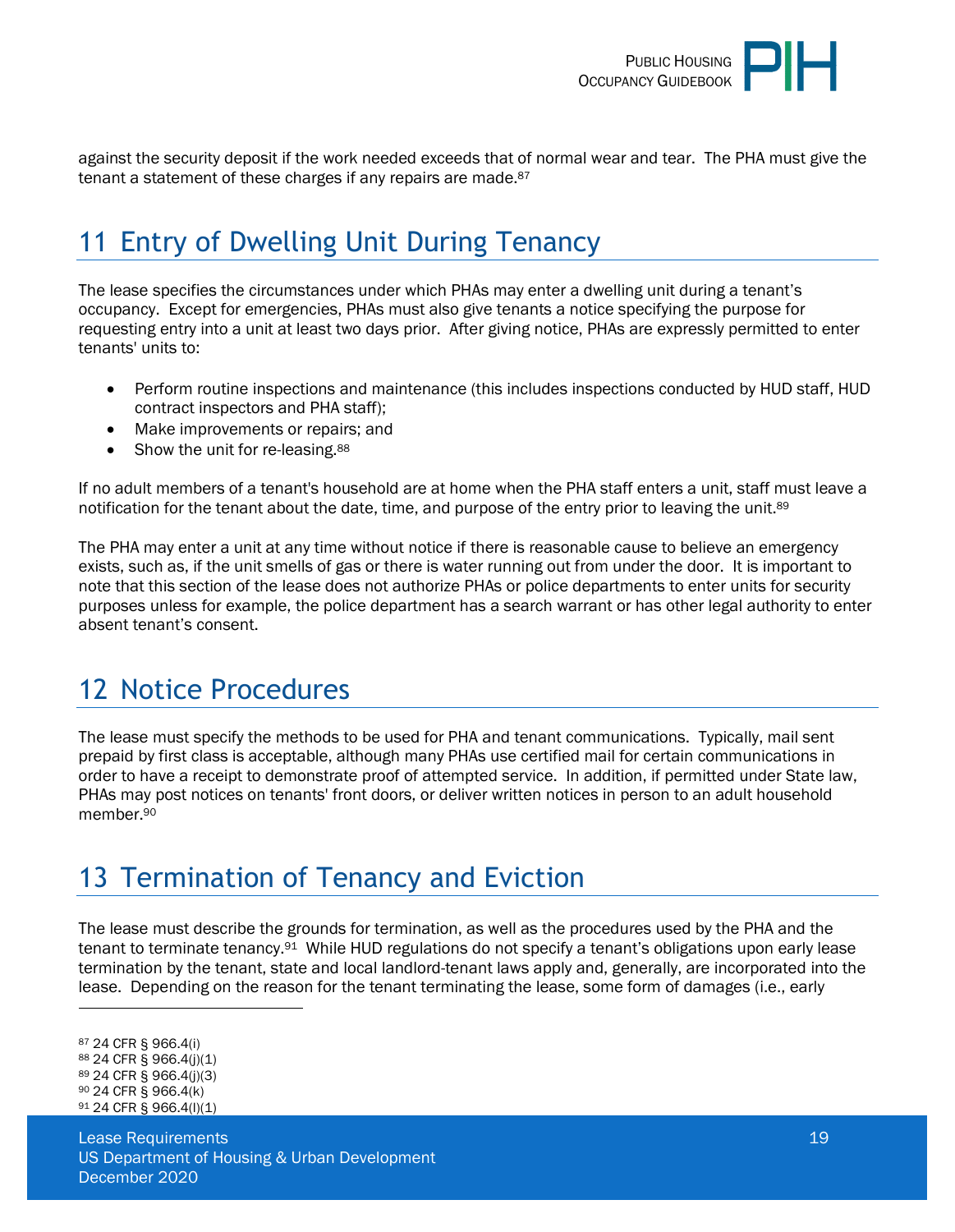

termination fees) may be applicable as defined in the lease. Some states may require landlords to re-rent the unit as soon as possible rather than hold the tenant to the terms of the lease and collect rent from them while the unit passively sits vacant through the end of the lease term. The PHA may not have a general policy of holding tenants liable for rent through the remainder of the lease term if the tenant terminates before the end of the lease term and provides notice as required under the lease.

### <span id="page-19-0"></span>13.1 Grounds for Termination

The lease must indicate that PHAs may terminate tenancy only for:

- Serious or repeated violations of material terms of the lease, such as the following:
	- o Failure to make payments due under the lease;92 or
	- $\circ$  Failure to fulfill household obligations, as described in tenant obligations.  $93$
- Being over the income limits for the program:<sup>94</sup>
	- o Based on PHA policy, families exceeding the over-income limit for 24 consecutive months will be subject to either paying an alternative rent or termination of tenancy from Public Housing.
	- $\circ$  If the family is subject to termination, the PHA has up to six months after the 24-month overincome period to terminate tenancy.
- Other good cause, which includes but is not limited to the following:
	- o Discovery after admission of facts that make the tenant ineligible;<sup>95</sup>
	- Discovery of material, false statements, or fraud by the tenant in connection with an application for assistance or with re-examination of income;<sup>96</sup>
- Failure to accept the PHA's offer of a lease revision to an existing lease. In this situation, the revision must be on a form adopted by the PHA in accordance with HUD regulation, the PHA must provide written notice of the offer of lease revision at least 60 calendar days before the revision is scheduled to take effect, and the offer must specify a reasonable time limit within that period for the family to accept the revision;<sup>97</sup>
- Criminal activity or alcohol abuse:
	- o The PHA must immediately initiate the lease termination process to terminate tenancy if the PHA determines that any household member has ever been convicted of drug-related criminal activity for the manufacture or production of methamphetamine on the premises of federally assisted housing.<sup>98</sup>
	- o The lease must state that drug-related criminal activity engaged in, on or off the premises by any tenant, member of the tenant's household, or current guest is grounds for the PHA to take action to terminate tenancy. The lease must also state that drug-related criminal activity engaged in on the premises by any other person under the tenant's control is grounds for the PHA to terminate tenancy.<sup>99</sup>
	- o Terminations of tenancy/evictions required by PHAs as a result of criminal activity or alcohol abuse must not be based solely on arrest records. The lease must state that the PHA may evict a family when the PHA determines that a household member is illegally using a drug or when a

<sup>95</sup> 24 CFR § 966.4(l)(2)(iii)(B)

<sup>92</sup> 24 CFR § 966.4(l)(2)(i)(A)

<sup>93</sup> 24 CFR § 966.4(l)(2)(i)(B)

<sup>94</sup> 24 CFR § 966.4(l)(2)(ii); 24 CFR §960.261; Notice PIH 2019-11 (HA)

<sup>96</sup> 24 CFR § 966.4(l)(2)(iii)(C)

<sup>97</sup> 24 CFR § 966.4(l)(2)(iii)(E)

<sup>98</sup> 24 CFR § 966.4(l)(5)(i)(A)

<sup>99</sup> 66 FR 28776, 28781 (May 24, 2001); 24 CFR § 966.4(l)(5)(i)(B)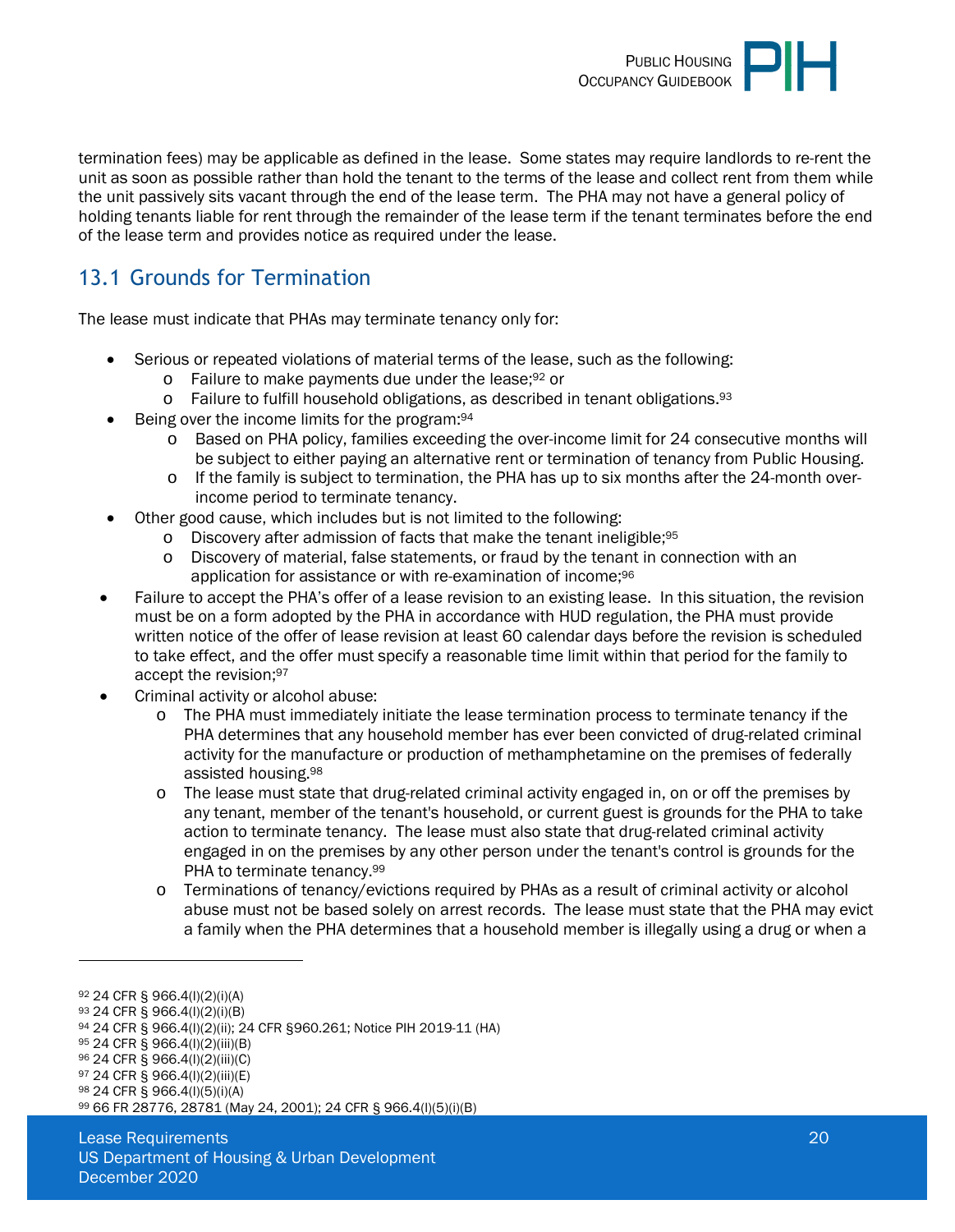

pattern of illegal drug use interferes with the health, safety, or right to peaceful enjoyment of the premises by other residents.<sup>100</sup>

- o The lease must state that criminal activity by a tenant, household member, current guest, or other person under the tenant's control that threatens the health, safety, or right to peaceful enjoyment of the premises by other residents (including PHA management staff residing on the premises) or threatens the health, safety, or right to peaceful enjoyment by persons residing in the immediate vicinity of the premises is grounds for termination of tenancy pursuant to Federal statute and regulations .<sup>101</sup>
- o The PHA may terminate the lease if a tenant is fleeing to avoid prosecution, or custody or confinement after conviction for a felony or attempted felony (or, in New Jersey, a high misdemeanor) or violating a condition of probation or parole imposed under state or federal law.<sup>102</sup>
- o PHAs must establish standards that allow termination of tenancy if the PHA determines that a household member has:
	- Engaged in alcohol abuse or a pattern of alcohol abuse that threatens the health, safety, or right to peaceful enjoyment of the premises by other residents.
	- Furnished false or misleading information concerning illegal drug use, alcohol abuse, or rehabilitation of illegal drug users or alcohol abusers.<sup>103</sup>
- Required lifetime participation in a state sex offender registration program:
	- o If an individual/applicant was subject to a lifetime sex offender registration requirement, but received housing assistance in error under the Public Housing program, the PHA must take immediate action to terminate the tenancy of the sex offender, as the individual/applicant is ineligible and would not have been provided assistance but for an oversight by the PHA or false representation by the applicant.<sup>104</sup>
		- When initiating the process for termination of tenancy for individuals who commit sexual crimes, note that current HUD regulations at 24 CFR §960.204(a)(4) only require that persons subject to lifetime registration requirements under a state sex offender registration program be banned from admission; not be terminated from tenancy.
		- A PHA may pursue termination of a sex offender (lifetime or otherwise) under current Public Housing regulations which allow for terminations based on violent criminal activity or other criminal activity that threatens the health, safety, or right to peaceful enjoyment of other residents and persons residing in the immediate vicinity of the premises.

Lease provisions regarding grounds for termination must also address the circumstances of domestic violence, including:

 Prohibiting construing incidents of actual or threatened domestic violence, dating violence, sexual assault, or stalking to be a serious or repeated violation of the lease or good cause for termination of the tenancy, occupancy rights of, or assistance to the victim or the threatened victim of domestic violence, dating violence, sexual assault, or stalking;105 and

<sup>100</sup> 24 CFR § 966.4(l)(5)(i)(B)

<sup>101</sup> 24 CFR § 966.4(l)(5)(ii)(A); 66 FR 28776 (May 24, 2001)

<sup>102</sup> 24 CFR § 966.4(l)(5)(ii)(B)

<sup>103</sup> 24 CFR § 966.4(l)(5)(vi)

<sup>104</sup> 24 CFR § 966.4(l)(2)(iii)(B); Notice PIH 2012-28; 42 U.S.C. § 13663(a)

<sup>105</sup> 24 CFR § 5.2005(c)(1)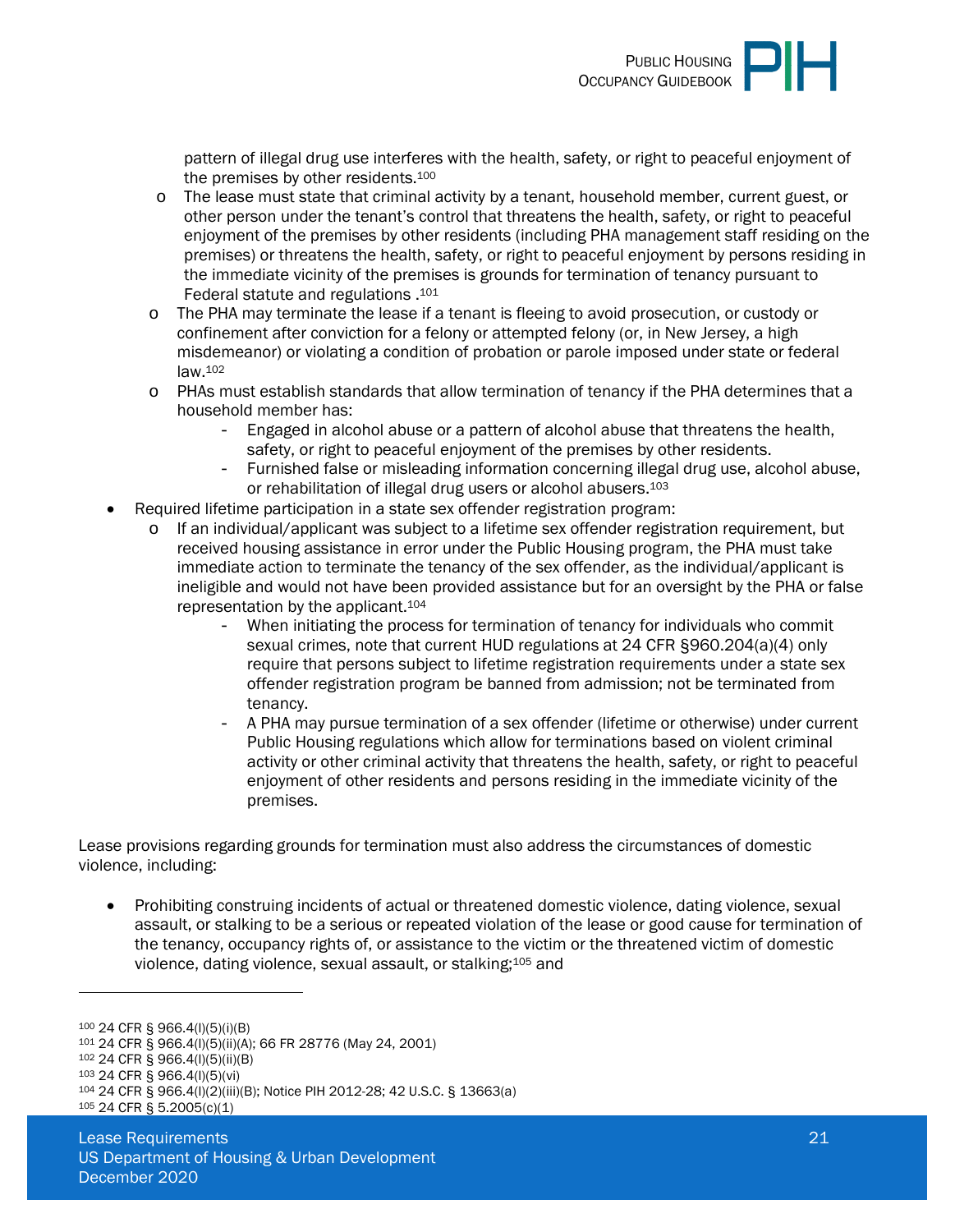

 Prohibiting termination or denial of tenancy, occupancy rights, or assistance to the victim because of criminal activities directly related to domestic violence, dating violence, sexual assault, or stalking engaged in by a member of the tenant's household, or any guest, or other person under the tenant's control, if the tenant or affiliated individual of the tenant is the victim or threatened victim.<sup>106</sup>

An applicant or tenant may not be denied admission to, denied assistance under, terminated from participation in, or evicted from the housing on the basis or as a direct result of the fact that the applicant or tenant is or has been a victim of domestic violence, dating violence, sexual assault, or stalking, if the applicant or tenant otherwise qualifies for admission, assistance, participation, or occupancy.<sup>107</sup>

### <span id="page-21-0"></span>13.2 Considerations for Evictions for Criminal Activity or Alcohol Abuse

Additional discretionary policies and requirements PHAs must consider when evicting persons for criminal activity or alcohol abuse are listed below.

- When deciding if a family will be evicted for criminal activity (except for in the case of the manufacture or production of methamphetamine on federally assisted housing, which requires taking immediate action to terminate tenancy),<sup>108</sup> PHAs may consider all the circumstances of a case, including the seriousness of the offense, whether family members knew<sup>109</sup> or participated in the offense, the effect the eviction will have on family members not involved in criminal activity, and the extent to which the leaseholder has shown personal responsibility and has taken all reasonable steps to prevent or mitigate the offending action.<sup>110</sup>
- The PHA has the discretion to require a tenant to exclude a household member as a condition of continuing to remain in the unit, if that member has participated in or is responsible for an action or failure to act that warrants a termination.<sup>111</sup>
- A tenant may not be denied tenancy or occupancy rights solely on the basis of criminal activity directly relating to domestic violence, dating violence, sexual assault, or stalking if the criminal activity is engaged in by a member of the household of the tenant or any guest or other person under the control of the tenant, and the tenant or an affiliated individual of the tenant is the victim or threatened victim of such domestic violence, dating violence, sexual assault or stalking.<sup>112</sup>
- The PHA may require a member who faces termination for illegal drug use or alcohol abuse to demonstrate that he or she has been rehabilitated. The PHA may require the tenant to submit evidence of the person's current participation in or successful completion of a supervised drug or alcohol rehabilitation program or evidence of otherwise having been successfully rehabilitated.<sup>113</sup>
- Marijuana—whether medical or otherwise—is a controlled substance and subject to federal restrictions in public housing.

 24 CFR § 966.4 (l)(5)(vii)(B) 24 CFR § 966.4(l)(5)(vii)(C) 24 CFR § 5.2005(b)(2) 24 CFR § 966.4(l)(5)(vii)(D)

<sup>106</sup> 24 CFR § 5.2005(b)(2)

<sup>107</sup> 24 CFR § 5.2005(b)

<sup>108</sup> 24 CFR § 966.4(l)5(i)(A)

<sup>109</sup> In the case, Department of Housing and Urban Development v. Rucker et al., the Supreme Court of the United States held that 42 U.S.C. § 1437d(l)(6) "unambiguously requires lease terms that give local PHAs the discretion to terminate the lease of a tenant when a member of the household or a guest engages in drug related activity, regardless of whether the resident knew or should have known of the drug-related activity." 535 U.S. 125 (2002)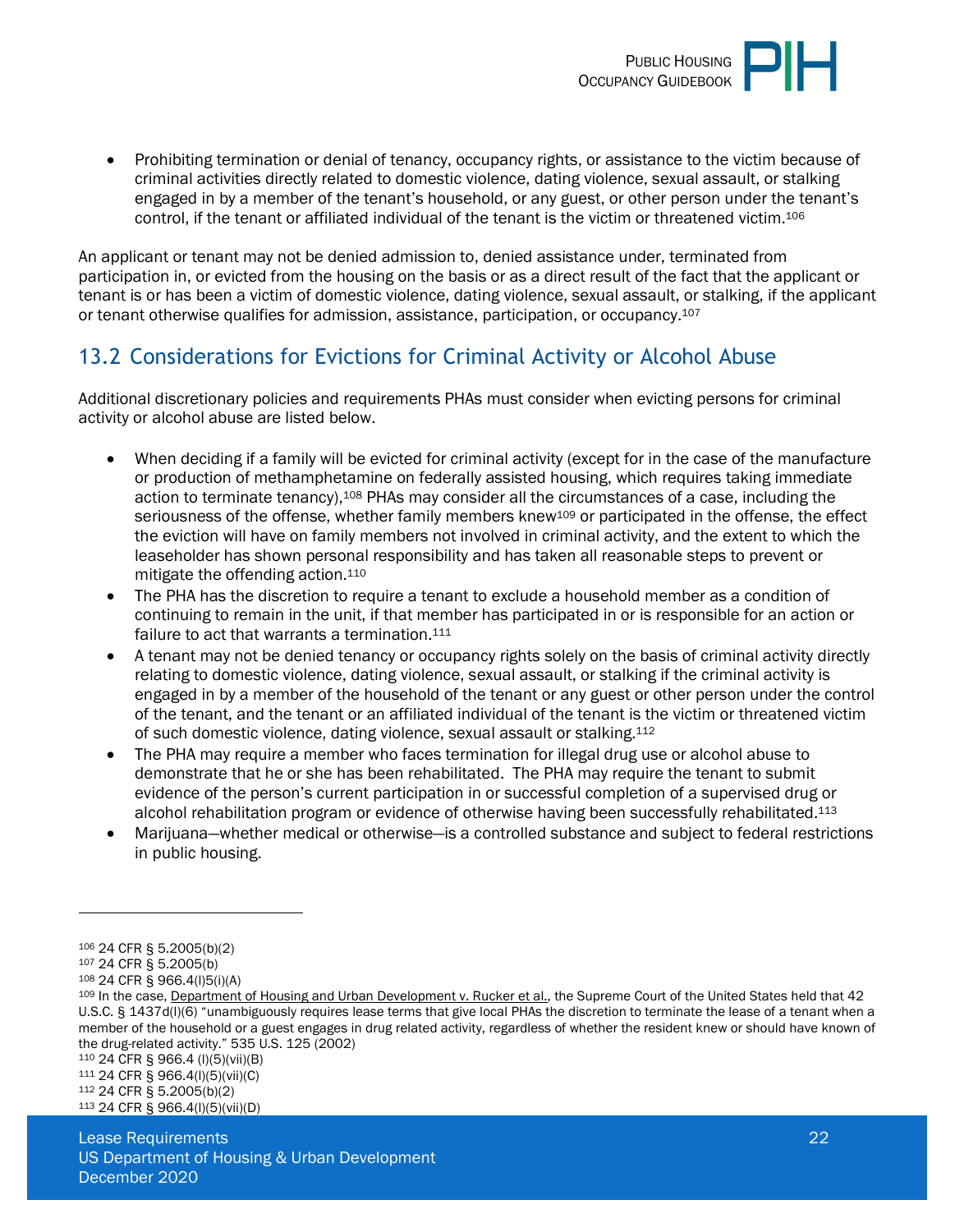

- If a PHA is relying on a criminal record to terminate tenancy for criminal activity, the PHA must notify the tenant of the proposed action and must provide the tenant and the subject of the record with a copy of the criminal record (at no cost) before a PHA grievance hearing or court trial. The tenant must be given the opportunity to dispute the accuracy and relevance of that record in the grievance hearing or court trial.114 The PHA may not pass along the cost of a criminal records check to the tenant.<sup>115</sup>
- If a PHA evicts an individual or family from public housing for criminal activity, the PHA must notify the local post office that the person or family is no longer residing in the unit.<sup>116</sup> The purpose of this provision is to avoid giving an evicted family a reason to return to the property.
- If a statute requires the PHA to prohibit the admission of persons for a prescribed period of time after the disqualifying behavior or event, the PHA may establish a policy to apply the prohibition for a longer period of time.<sup>117</sup>

As always, PHA eviction actions must be consistent with HUD fair housing and equal opportunity provisions.<sup>118</sup>

### <span id="page-22-0"></span>13.3 Lease Termination Notice<sup>119</sup>

The lease must include the notice procedures to be followed when the tenancy is terminated.<sup>120</sup> PHAs must consult with counsel to ensure that their notice procedures are compliant with state and local law.121 Aside from these requirements, the state's landlord-tenant law may include additional requirements for a Lease Termination Notice or Notice to Vacate.

When PHAs initiate the lease termination process, PHAs must give a written notice of lease termination of:<sup>122</sup>

- 14 days in the case of failure to pay rent;
- A reasonable time, considering the seriousness of the situation (but not to exceed 30 days), if:
	- o The health or safety of other residents, PHA employees, or persons residing in the immediate vicinity of the premises is threatened;
	- o Any member of the household has engaged in any drug-related criminal activity or violent criminal activity; or
	- o Any member of the household has been convicted of a felony.
- 30 days in any other case, except that if state or local law allows for a shorter notice period, the shorter period must apply. This notice requirement would apply to lease termination for other violations, such as failure to comply with reexamination requirements, refusal to accept a mandatory transfer, or failure to pay charges in addition to rent.

<sup>120</sup> 24 CFR § 966.4(l)(3)

<sup>114</sup> 24 CFR § 966.4(l)(5)(iv)

<sup>115</sup> 24 CFR § 966.4(l)(5)(v)

<sup>116</sup> 24 CFR § 966.4(l)(5)(iii)(B) <sup>117</sup> 24 CFR § 966.4(l)(5)(vii)(E)

<sup>118</sup> 24 CFR § 966.4 (l)(5)(vii)(F); 24 CFR 5.105

<sup>119</sup> 42 U.S.C. 13604 requires housing providers participating in federally assisted housing programs to give any individual or family applying for occupancy the option to provide additional contact information as part of their application. This information can be used to facilitate contact by the housing provider with the person or organization identified to assist in providing any delivery of services or special care to the tenant and to assist with resolving any tenancy issues arising during their tenancy.

<sup>121</sup> 65 FR 16692, 16713 (March 29, 2000) 122 24 CFR § 966.4(l)(3)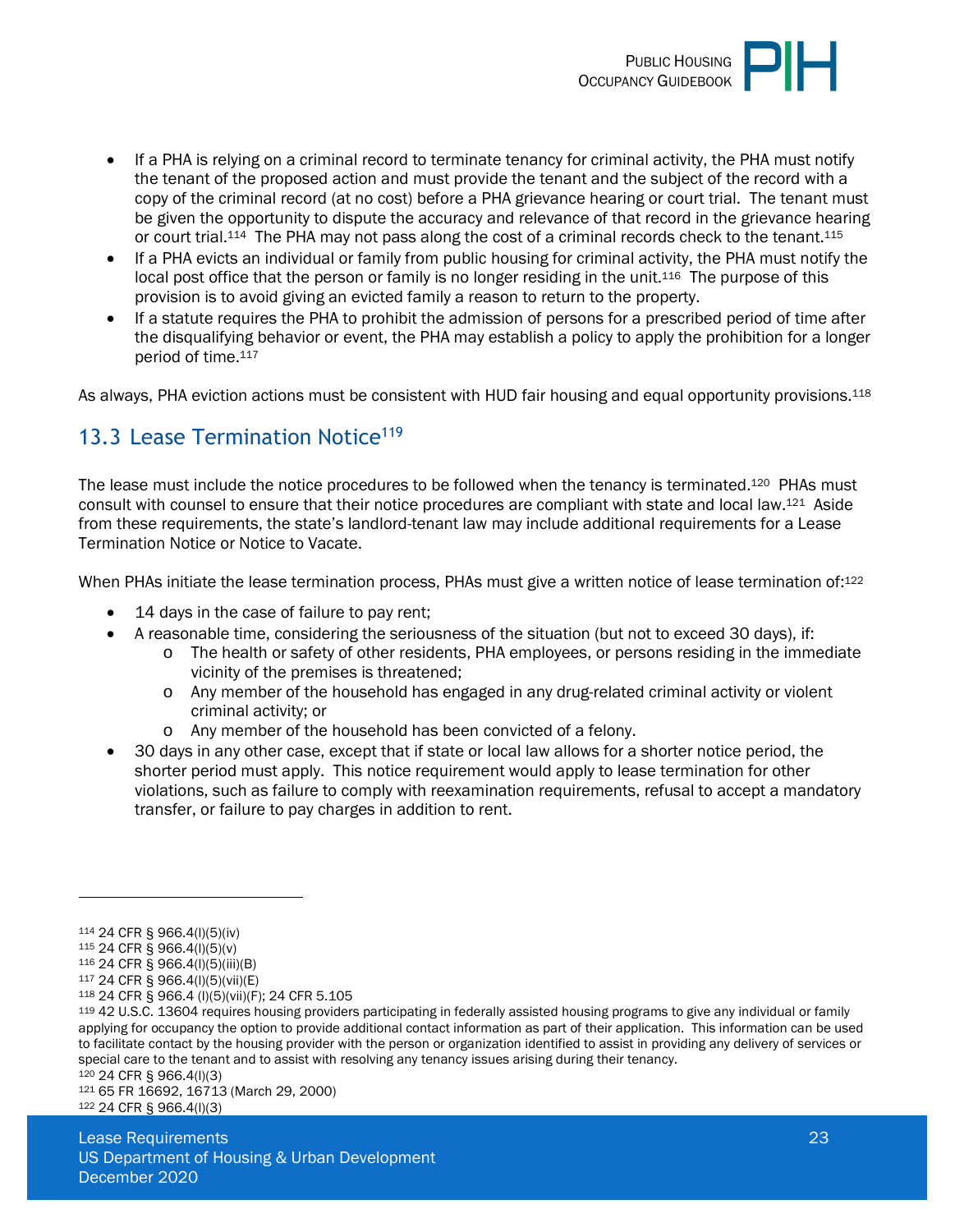

The PHA's notice of lease termination must inform the tenant of the specific grounds for lease termination.<sup>123</sup> This includes citing the specific lease provision violated and how the tenant violated it. Further, the notice must inform the tenant of the their right to respond to the lease termination notice, and to examine any documents directly relevant to the lease termination or eviction relied on by the PHA.124 When issuing a lease termination notice, PHAs must comply with notice requirements for people with limited English proficiency and people with visual impairments as well as any reasonable accommodation requests until eviction has occurred or any accommodation that could take away the threat of eviction if they are entitled to it.125 All notifications and communications must ensure effective communication for persons with disabilities. The PHA may never require the applicant to provide, or pay for, his/her own language interpreter or other auxiliary aid or service. Rather, it is always the PHA's responsibility to provide, upon request, a qualified interpreter, or auxiliary aid or service that would facilitate effective communication. Additionally, if a notice to vacate is required under state or local law, it may be combined with or run concurrently with the lease termination notice.<sup>126</sup>

The lease termination notice must also state whether the tenant has the right to request a grievance hearing under the PHA's grievance procedures.127 If the tenant is permitted to request a grievance hearing, the PHA may not terminate the lease until the time period to request such a hearing has expired, or, if the grievance hearing is requested in a timely manner, until the grievance process has been completed.<sup>128</sup> This rule holds even if any notice to vacate under state or local law has expired.<sup>129</sup>

In some termination cases, a tenant may not be eligible for a grievance hearing under PHA grievance procedures. For example, in a state with due process requirements where such matters must be settled before a judge, a PHA may exclude hearing requests related to lease terminations for certain kinds of criminal activity from the grievance procedure.130 If the tenant is not eligible for a grievance hearing (in a due process state where the PHA has elected to exclude hearing requests from the grievance procedure), the lease termination notice must state that the tenant is not entitled to a grievance hearing, specify the judicial eviction procedure the PHA will use, state that HUD has determined that this judicial procedure complies with the basic elements of due process,<sup>131</sup> and state the grounds for lease termination under which the grievance process is denied (i.e., for specified criminal activity).<sup>132</sup>

The lease termination notice must also inform the tenant that he or she has the right, at any time, to review and copy (at his or her expense) any documents or regulations upon which the PHA has in its possession and that are directly relevant to the lease termination or eviction.<sup>133</sup> If the lease termination is based on a criminal record, the PHA must provide the tenant and the subject of the record with a copy at no cost.134 The PHA must provide the tenant a reasonable opportunity to examine these documents, at the tenant's request, before the PHA grievance hearing or court trial. If the PHA does not make these documents available upon

- <sup>127</sup> 24 CFR § 966.4(l)(3)(c)(ii)
- <sup>128</sup> 24 CFR § 966.4(l)(3)(c)(iv)
- <sup>129</sup> 24 CFR § 966.4(l)(3)(c)(iv)
- <sup>130</sup> 24 CFR § 966.51(a)(2)
- <sup>131</sup> 24 CFR § 966.53(c)
- <sup>132</sup> 24 CFR § 966.4(l)(3)(c)(v)

<sup>123</sup> 24 CFR § 966.4(l)(3)(c)(ii)

<sup>124</sup> 24 CFR § 966.4(l)(3)(c)(ii); 24 CFR § 966.4(m)

<sup>125</sup> 24 CFR § 966.4(k); 24 CFR § 966.7(b); Final Guidance to Federal Financial Assistance Recipients Regarding Title VI Prohibition Against National Origin Discrimination Affecting Limited English Proficient Persons. *Federal Register*. Vol. 72, No. 13. (2007) <sup>126</sup> 24 CFR § 966.4(l)(3)(c)(iii)

<sup>133</sup> 24 CFR § 966.4(m)

<sup>134</sup> 24 CFR § 966.4(l)(5)(v)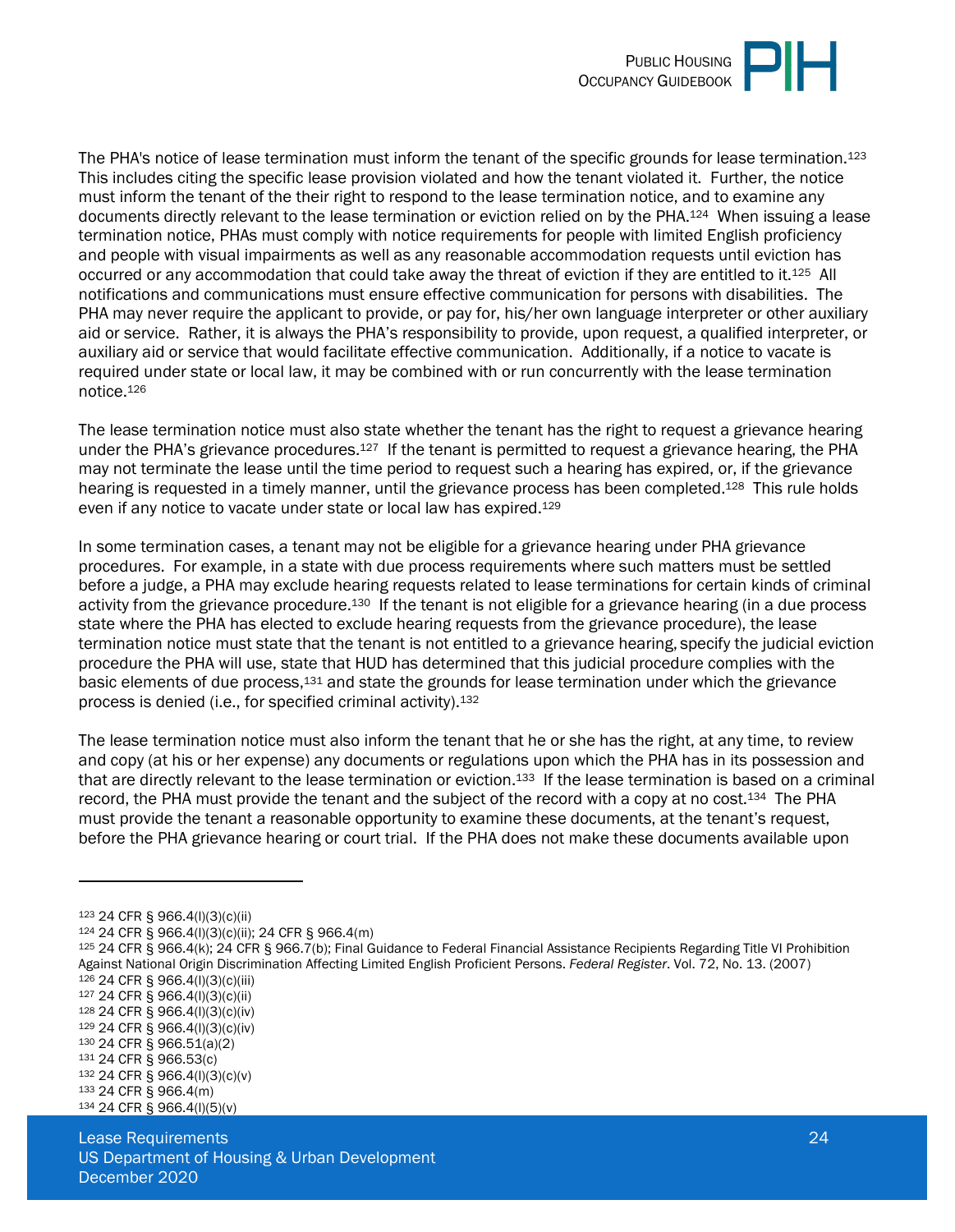

the tenant's request, the PHA must not proceed with the eviction.135 If the PHA also has information that may clear or vindicate a household member, this must be provided to the tenant as well.

The lease must specify the procedures the PHA will use to initiate eviction proceedings against a tenant. A PHA may evict a tenant from the unit either by:

- $\bullet$  Bringing a court action;<sup>136</sup> or
- Bringing an administrative action, if the jurisdiction's law permits eviction by administrative action, after a due process administrative hearing. The PHA must provide the tenant with an opportunity for a pre-eviction hearing in accordance with the PHA's grievance procedure.<sup>137</sup>

PHAs may evict tenants by judicial action for criminal activity in accordance with regulations if the PHA determines that the tenant, household member, current guest, or other person under the tenant's control has engaged in criminal activity, regardless of whether the person has been arrested or convicted for the criminal activity and without satisfying the standard of proof used for criminal convictions.<sup>138</sup>

## <span id="page-24-0"></span>14 Prohibited Provisions

Prohibited provisions are lease clauses that must not be included in new leases between a PHA and a tenant, and are required to be deleted from existing leases, either by amendment or execution of a new lease. This section is not all-inclusive, but illustrative of prohibited practices that are severe or unfair in nature. The specific prohibited lease provisions include:<sup>139</sup>

- Confession of judgment. HUD prohibits clauses that allow tenants to give prior consent to any lawsuit the PHA may bring against him/her in connection with the lease and to a judgment in favor of the PHA.
- Distraint for rent or other charges. HUD prohibits clauses in which the tenant agrees that the PHA is authorized to take tenant property and hold it as a pledge until the tenant performs the obligation that the PHA has determined the tenant has failed to perform.
- Exculpatory clauses. HUD prohibits clauses in which the tenant agrees not to hold the PHA or a representative of the PHA liable for any acts or omissions, whether intentional or negligent on the part of the PHA or the PHA's authorized representatives or agents.
- Waiver of legal notice by tenant prior to actions for eviction or money judgments. HUD prohibits clauses in which the tenant agrees that the PHA may institute a suit without any notice to the tenant that the suit has been filed, thus preventing the tenant from defending himself or herself against the lawsuit.
- Waiver of legal proceedings. HUD prohibits clauses that authorize the PHA to evict the tenant or hold or sell the tenant's possessions if the PHA determines that a breach or default has occurred without notice to the tenant or any determination by a court of the rights and liabilities of the parties.
- Waiver of jury trial. HUD prohibits clauses that authorize the PHA's lawyer to appear in court for the tenant and waive the right to a trial by jury.

<sup>135</sup> 24 CFR § 966.4(m)

<sup>136</sup> 24 CFR § 966.4(l)(4)(i)

<sup>137</sup> 24 CFR § 966.4(l)(4)(ii)

<sup>138</sup> 24 CFR § 966.4(l)(5)(iii)(A) 139 24 CFR § 966.6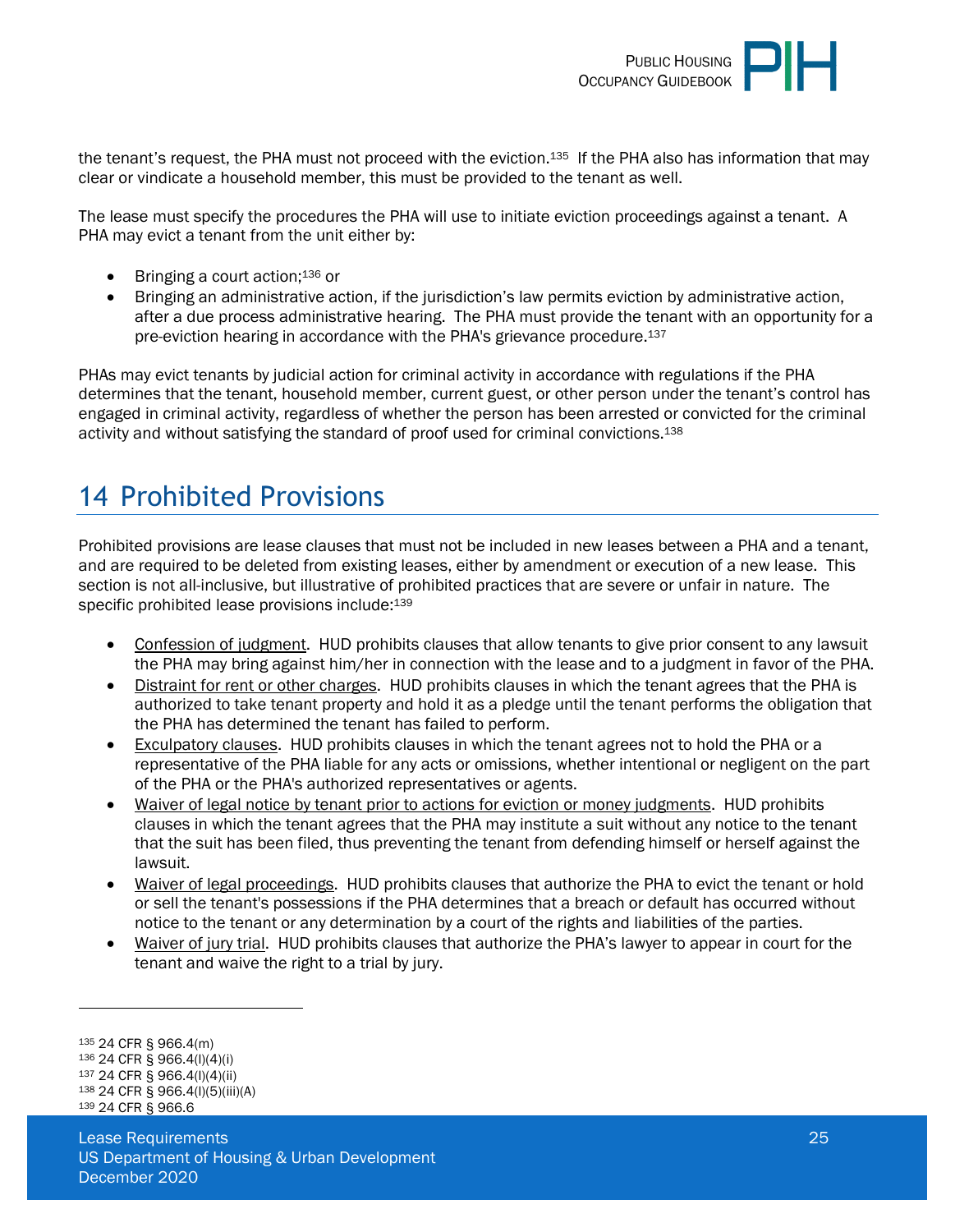

- Waiver of right to appeal judicial error in legal proceeding. HUD prohibits clauses that authorize the PHA's lawyer to waive the right to appeal for judicial error in any suit or to waive the right to file a suit in equity to prevent the execution of a judgment.
- Charging a tenant the costs of legal actions regardless of outcome. HUD prohibits clauses in which the tenant agrees to pay attorney's fees or other legal costs whenever the PHA decides to take action against the tenant even if the tenant prevails in court. This prohibition does not negate a tenant's obligation to reimburse the PHA for attorney fees or other costs as ordered by a judge if they do not prevail in court.

Note: Most states prohibit unlawful removal or exclusion (lockout) from the unit. For example, if a PHA locks out a tenant without a court order, the tenant may be able to recover possession or terminate the rental agreement. The tenant may also be able to recover damages and attorney fees depending on state laws.

Beyond the prohibited provisions established by HUD, state and local landlord (PHA)-tenant statutes may establish additional prohibited provisions. These often include but are not limited to:

- Separation of the right to collect rent from the PHA's obligations regarding the property and its maintenance and operations (PHAs cannot forgo making repairs because the rent is late/unpaid);
- Provisions designed to limit the liability of the PHA, including waivers of liability;
- Any agreement to recover attorney's fees in an amount greater than that allowed by the state or local law ;
- The PHA's collection of a security deposit (including all other deposits) greater than one month's rent;
- The PHA's retention of a security deposit longer than 14 days after termination of the rental agreement, without appropriate justification;
- Provisions denying the PHA the right to reasonable access to dwelling units;
- Lease clauses allowing retaliatory evictions;
- Turning off utilities for the purpose of recovering possession of the unit; or
- Provisions waiving protections of federal and state civil rights laws.

Because illegal clauses are unenforceable, they must be deleted from contractual agreements to avoid giving tenants a misleading impression of their responsibilities. If a PHA or manager deliberately uses a rental agreement containing provisions that are known to be prohibited, the tenant may in many cases go to court to recover damages and attorney's fees.

# <span id="page-25-0"></span>15 Lead-based Paint Provisions

The two HUD rules related to lead-based paint that affect public housing leases are the Lead Disclosure Rule [https://www.hud.gov/program\\_offices/healthy\\_homes/enforcement/disclosure](https://www.hud.gov/program_offices/healthy_homes/enforcement/disclosure) and the Lead Safe Housing Rule.140 These rules apply to all target housing, housing that was constructed prior to 1978, except housing for the elderly, persons with disabilities, or any zero-bedroom dwelling (unless a child of less than 6 years of age resides or is expected to reside in such housing for the elderly, persons with disabilities, or zero-bedroom dwelling).<sup>141</sup>

<sup>140</sup> 24 CFR Part 35 141 24 CFR § 35.86 and 35.110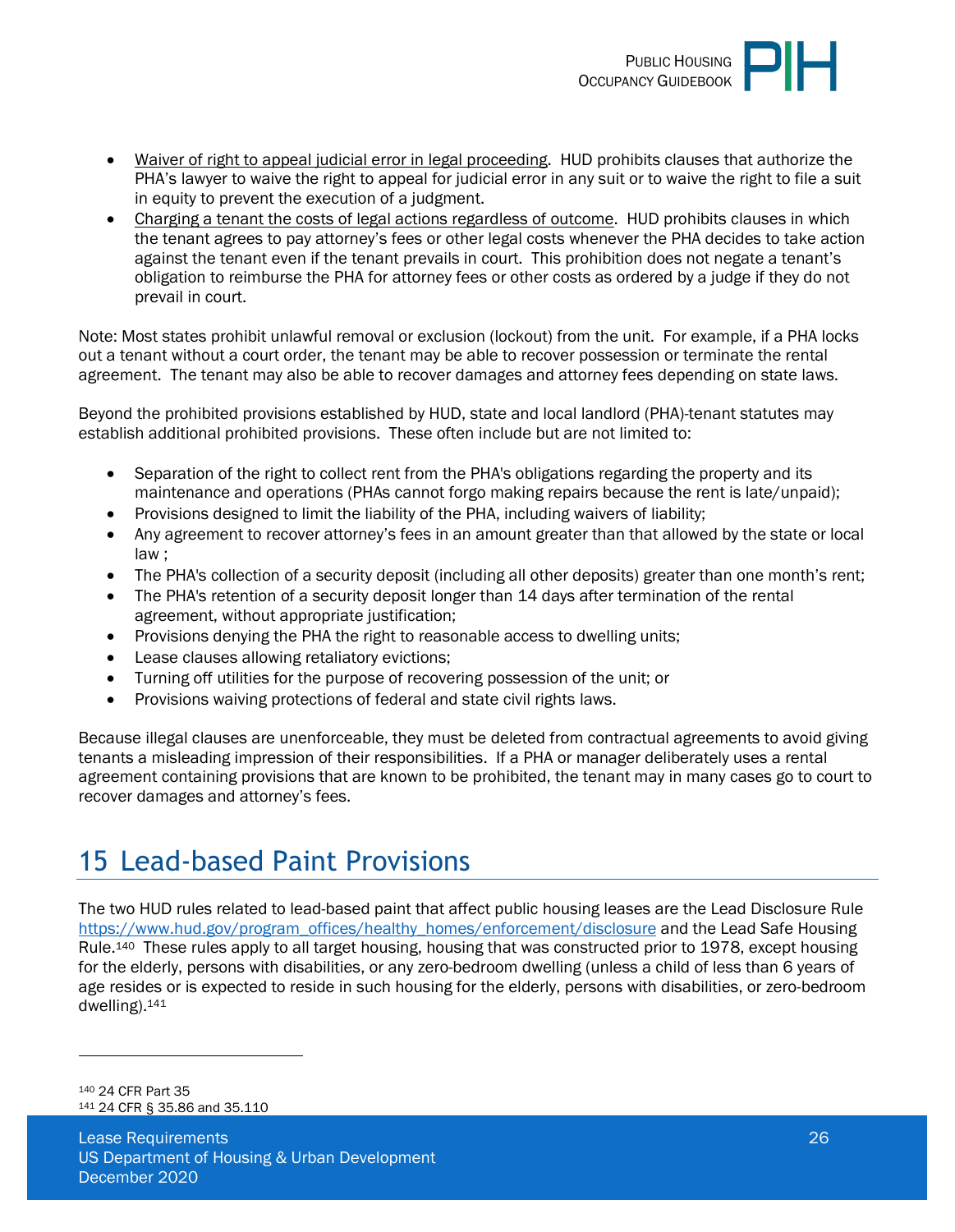### <span id="page-26-0"></span>15.1 Lead Disclosure Rule

Under the HUD-Environmental Protection Agency (EPA) Lead Disclosure Rule, the PHA must inform the family about the risk of lead-based paint and lead-based paint hazards and provide copies of all lead-based paint records and reports. Unless the housing development is exempt<sup>142</sup>, the PHA must complete the following at lease initiation:

- Disclose the presence of any known lead-based paint and/or lead-based paint hazards;<sup>143</sup>
- Provide the family with an EPA-approved lead hazard information pamphlet to inform the family of the dangers of exposure to lead-based paint hazards<sup>144</sup> *Protect Your Family from Lead in Your Home* [https://www.epa.gov/lead/protect-your-family-lead-your-home-real-estate-disclosure;](https://www.epa.gov/lead/protect-your-family-lead-your-home-real-estate-disclosure) and
- Provide any available records and reports related to the lead-based paint and/or lead-based paint hazards at the property (in units, common areas and exterior).<sup>145</sup> Records and reports may include evaluation reports, reduction activity reports, clearance reports, and any additional information, such as the location of the lead-based paint or hazard or the condition of painted surfaces.

Housing exempt from lead-based paint requirements is limited to housing that:<sup>146</sup>

- Has been certified as lead-based paint free;
- Was constructed after January 1, 1978;
- Is solely for the elderly or residential property designated exclusively for persons with disabilities (This housing is not exempt if a child or children under 6 live or are expected to live in the housing. Note that under Fair Housing rules, PHAs cannot refuse to rent to households with children in order to avoid triggering lead-based paint regulations.); or
- Is a zero-bedroom dwelling unit (This housing is also not exempt if a child or children under 6 live or are expected to live in the housing).

Additionally, the lease must include a Lead Disclosure Addendum147 that:

- Contains the required Lead Warning Statement: 148
- Discloses the presence of known lead-based paint and lead-based paint hazards;
- Discloses whether the PHA has records or reports that are being provided or that there are no records or reports to disclose;
- Documents the receipt by the tenant of the EPA pamphlet and of records and reports on lead-based paint and lead-based paint hazards; and
- Includes a statement that acknowledges that the tenant received the lead disclosure statement, including any records or reports, and the pamphlet and certifies the accuracy of these statements. This must be signed and dated by the PHA, any leasing agent of the PHA, and the tenant(s).

<sup>144</sup> 24 CFR § 35.88(a)(1) <sup>145</sup> 24 CFR § 35.88(a)(4)

<sup>142</sup> 24 CFR § 35.82

<sup>143</sup> 24 CFR § 35.88(a)(2)

<sup>146</sup> 24 CFR § 35.115

<sup>147</sup> 24 CFR § 35.92(b)

<sup>148</sup> 24 CFR § 35.92(b)(1)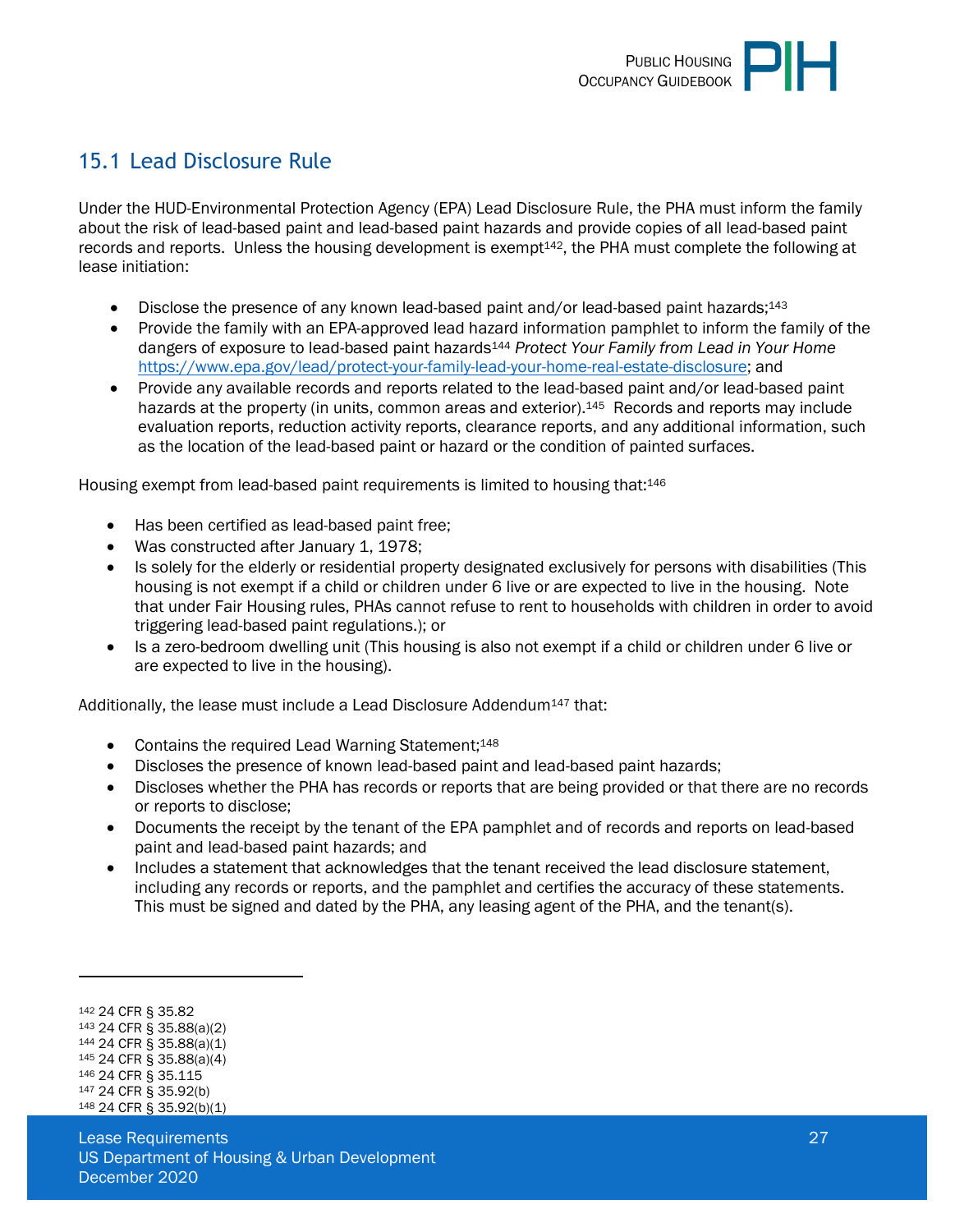

The disclosure of lead knowledge and records and reports must be acknowledged by the lessor (PHA) by initials. The receipt of the lessor's disclosures (knowledge and records/reports) and of the EPA pamphlet must be acknowledged by the tenant(s) by initials. The lead disclosure form must be signed and dated by both parties. For lease renewals or rent increases, disclosure is required if there is new information, e.g., new lead knowledge or records or reports generated since the last disclosure.

Lead disclosure is required regardless of the presence of children in the family. Also, if the PHA is taking steps to improve access to persons with limited English proficiency, it is recommended that these efforts include lead-safety education and information pertaining to the Lead Disclosure Addendum. The Lead Hazard Information Pamphlet is available in English, Spanish, Russian, Arabic, Somali, and Vietnamese. More information can be found at:

[http://portal.hud.gov/hudportal/HUD?src=/program\\_offices/healthy\\_homes/enforcement/disclosure](http://portal.hud.gov/hudportal/HUD?src=/program_offices/healthy_homes/enforcement/disclosure) or by calling the National Lead Information Clearinghouse at 1-800-424-LEAD.

### <span id="page-27-0"></span>15.2 Lead Safe Housing Rule

The HUD Lead Safe Housing Rule addresses the conditions that cause lead-based paint hazards for children and residents in public housing and other federally assisted housing.149 Under the 1999 rule, PHAs were required to perform lead-based paint inspections and abate all identified lead-based paint. If the PHA did not complete the lead-based paint inspection, they were required to perform lead-based paint risk assessments, interim controls of identified lead-based paint hazards, and periodic re-evaluations for hazards that may reoccur. PHAs that performed risk assessments and interim controls are expected to complete lead-based paint abatement as part of modernization. As of the date of publication of this guidance, PHAs should have either completed all lead-based paint abatement or have included it in regular capital needs planning. Additional information about responses to children with elevated blood lead levels, requirements for lead evaluations, and EPA's Renovation, Repair and Painting Rule is within HUD Notices PIH 2011-44 and PIH 2017-13.

# <span id="page-27-1"></span>16 Optional Provisions: Reasonableness Test<sup>150</sup>

PHAs have the option to adopt other reasonable lease provisions.<sup>151</sup> Some optional provisions in PHA leases relate to a wide range of topics, such as:

- Late payments and security deposits. It is important to note that HUD considers these provisions to be optional, rather than required lease provisions, however, if tenants will incur these charges, they must be in the lease.<sup>152</sup> Also, state and local laws may place limitations on their collection. More information can be found under the *Payments Due Under the Lease* subheading in Section 5.3.;
- Specific responsibilities for tenant maintenance of a unit or yard;
- Permissible tenant-initiated improvements to premises;
- Rules about littering and trash disposal;
- Permissible noise level;
- Security and fire safety rules;

<sup>151</sup> 42 U.S.C. § 1437d(l)(2)

152 24 CFR § 966.4(b)(3); 24 CFR § 966.4(b)(5)

<sup>149</sup> 24 CFR 35, Subparts B-R

<sup>150</sup> This standard should not necessarily be applied to reasonable accommodations. *See* HUD/DOJ Joint Statement 5/17/04 for standards that should be applied when evaluating reasonable accommodation requests.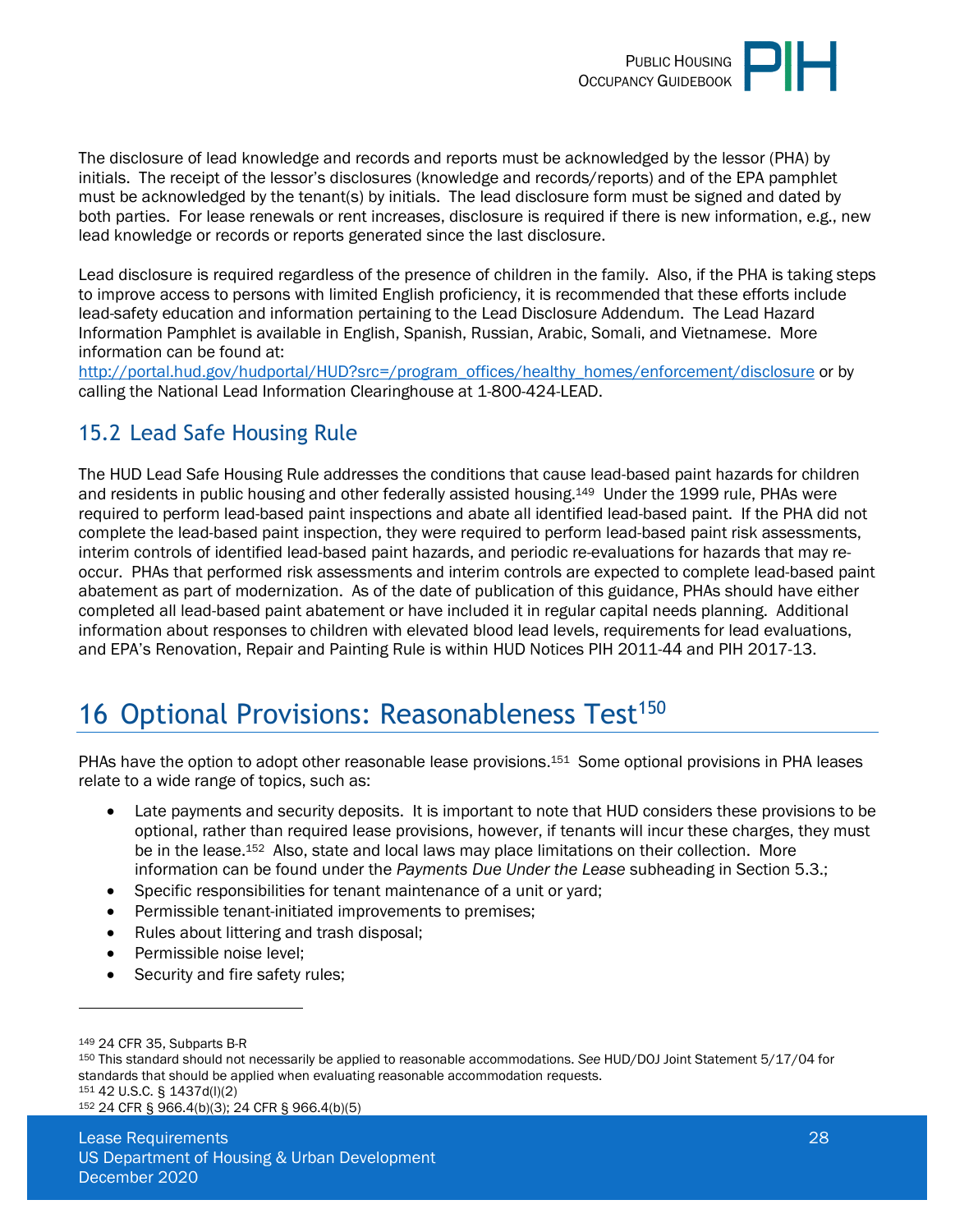

- Lobby and common area rules: and
- Rules regarding where tenant-owned vehicles may and may not be parked.

It is important that lease provisions are reasonable according to their plain meaning. Reasonable rules are fair and practical rather than excessive or extreme. Because the PHA or PHA's agent drafts and establishes the lease document, the terms are always subject to the reasonableness test. The table below provides examples of provisions that are considered reasonable and unreasonable.

| <b>Reasonable Provisions</b>                        | <b>Unreasonable Provisions</b>                    |
|-----------------------------------------------------|---------------------------------------------------|
| Requesting that visitors sign in when entering a    | Not allowing visitors in a tenant's apartment     |
| large building with a main desk or security office. | during nighttime.                                 |
| Asking tenants to be respectful of neighbors and    | Asking tenants to turn the lights, radio, and all |
| abide by local noise ordinances.                    | televisions off after a certain time at night.    |
| Asking that children under 12 be accompanied        | Asking all children under the age of 12 to be     |
| by an adult when using certain building facilities  | accompanied by an adult resident at all times in  |
| that may pose a health or safety risk without       | the building.                                     |
| supervision.                                        |                                                   |

Lease terms are subject to court review when an action proceeds to court, such as in a lease termination. It is important to remember that courts have perceived landlords to have a greater bargaining strength than tenants have, and therefore are subject to a higher standard for errors and misinterpretations of the lease because they draft the document. If a lease provision is found to be unfair, then that provision will not be binding on the party to whom it applies.

# <span id="page-28-0"></span>17 Public Posting of Policies and Rules

In addition to incorporating the below documents into the lease, the following schedules and reference documents must be publicly posted in a conspicuous place in each development's office and provided to applicants and tenants upon their request.<sup>153</sup>

- Grievance procedure;<sup>154</sup>
- Regulations (if any) adopted and implemented by the PHA;<sup>155</sup>
- Schedules of utilities, if used to determine charges to tenants (e.g., utility allowances, excess utility charges);<sup>156</sup>
- Schedules of repairs, if used to determine charges to tenants (e.g., maintenance charges);<sup>157</sup>
- Schedules of maintenance service charges, if used to determine charges to tenants (e.g., lockout charges); and;<sup>158</sup>
- Pet rules (if any) must be incorporated in leases for projects designated for elderly or disabled households.<sup>159</sup>

<sup>153</sup> 24 CFR § 966.5 <sup>154</sup> 24 CFR § 966.52(b) <sup>155</sup> 24 CFR § 966.4(f)(4) <sup>156</sup> 24 CFR § 966.4(b)(2) <sup>157</sup> 24 CFR § 966.4(b)(2) <sup>158</sup> 24 CFR § 966.4(b)(2) 159 24 CFR § 5.321(a)(1)(ii)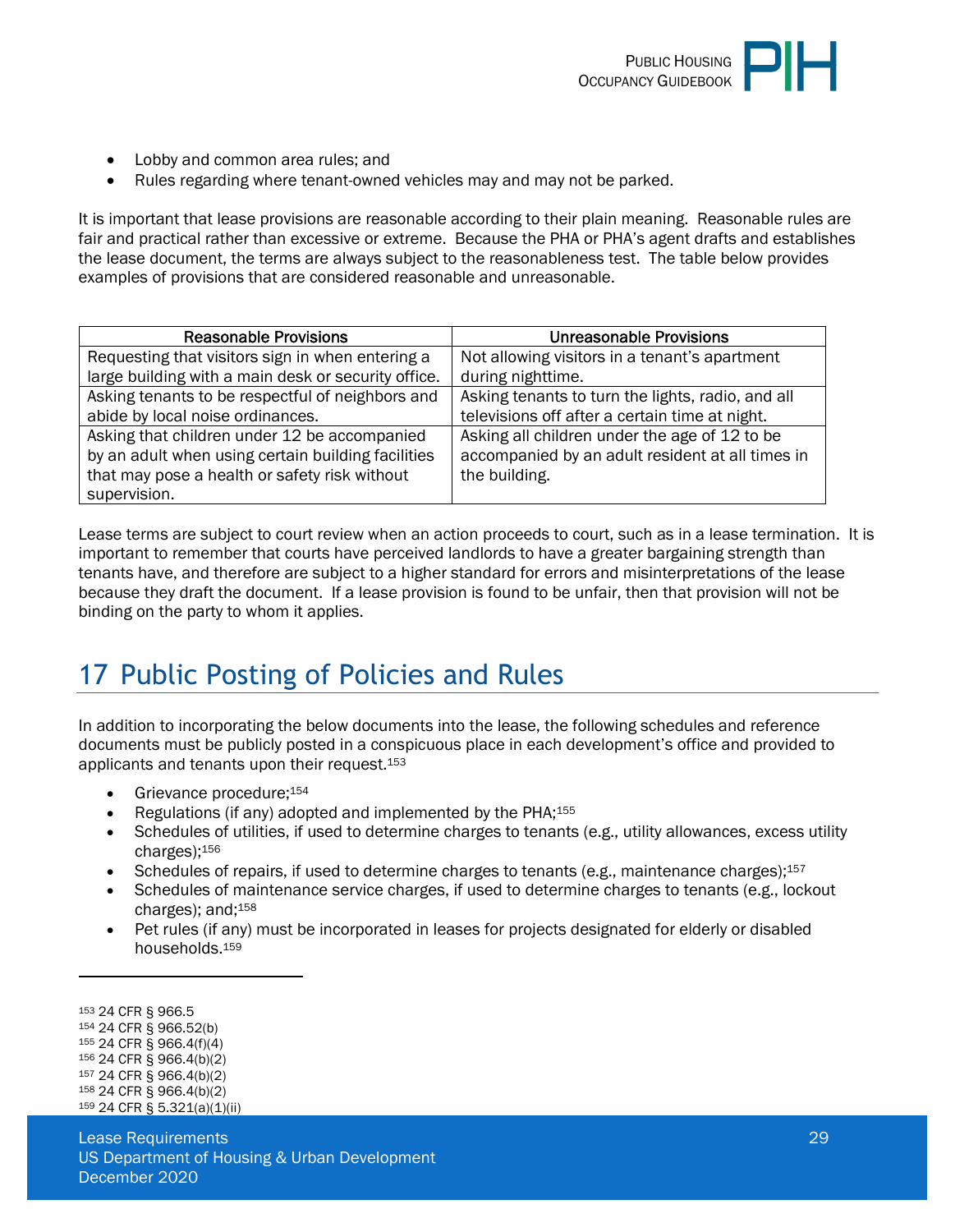

PHAs may also wish to include other documents by reference, such as flat rent schedules. Some PHAs, as a general practice, provide these schedules and reference documents to each tenant at move-in.

# <span id="page-29-0"></span>18 Lease Modifications and Tenant Comment Requirements

The lease must state that modifications to the lease require a written rider signed by the PHA and the tenant, except for changes due to redetermination of rent or family composition and revisions to PHA documents incorporated into the lease by reference.160 Any lease provisions for a particular tenant can be modified (for example, because of a needed reasonable accommodation) at any time through a written agreement, also known as a rider or addendum, by the PHA and the tenant.<sup>161</sup>

PHAs may also make changes to their standard lease forms and to documents that are incorporated into the lease by reference, such as schedules, rules, and regulations. Whenever leases, schedules, or other reference documents are revised, they must be provided to tenants and tenant organizations for comment at least 30 days before the PHA adopts them. PHAs must provide a written notice to each affected tenant that describes the revision, explains the reason for it, and provides tenants an opportunity to make written comments. All comments submitted must be considered by the PHA before changes are made.<sup>162</sup>

PHAs may provide notice of changes to leases and incorporated documents by either of the following methods:

- Delivering or mailing a notice to each tenant, or
- Posting notices in at least three conspicuous places in each structure or building where affected dwelling units are located, as well as a conspicuous place in the development's office. If there is no project office, PHAs must post the notice in a similar central business location within each development.

Mailing notices to individuals, rather than posting them, is a more prudent practice when possible. Whether mailing or posting notices, they must also be made accessible to persons with limited English proficiency or visual impairments, as applicable.163 All notifications and communications must ensure effective communication for persons with disabilities.

After the 30-day notice and comment period, lease modifications and revisions must be drafted on a form adopted by the PHA. While tenants may generally be terminated for failure to accept revisions to an existing lease, this situation will not be grounds for termination unless the PHA provides written notice of the offer of lease revision at least 60 calendar days before the revision is scheduled to take effect, and the offer specifies a reasonable time limit for the family to accept the revision.<sup>164</sup>

<sup>162</sup> 24 CFR § 966.5; 24 CFR § 966.3

<sup>160</sup> 24 CFR § 966.4(o)

<sup>161</sup> 24 CFR § 966.4(a)(3)

<sup>163</sup> 24 CFR § 966.4(k); Final Guidance to Federal Financial Assistance Recipients Regarding Title VI Prohibition Against National Origin Discrimination Affecting Limited English Proficient Persons. *Federal Register*. Vol. 72, No. 13. (2007) 164 24 CFR § 966.4(l)(2)(iii)(E)